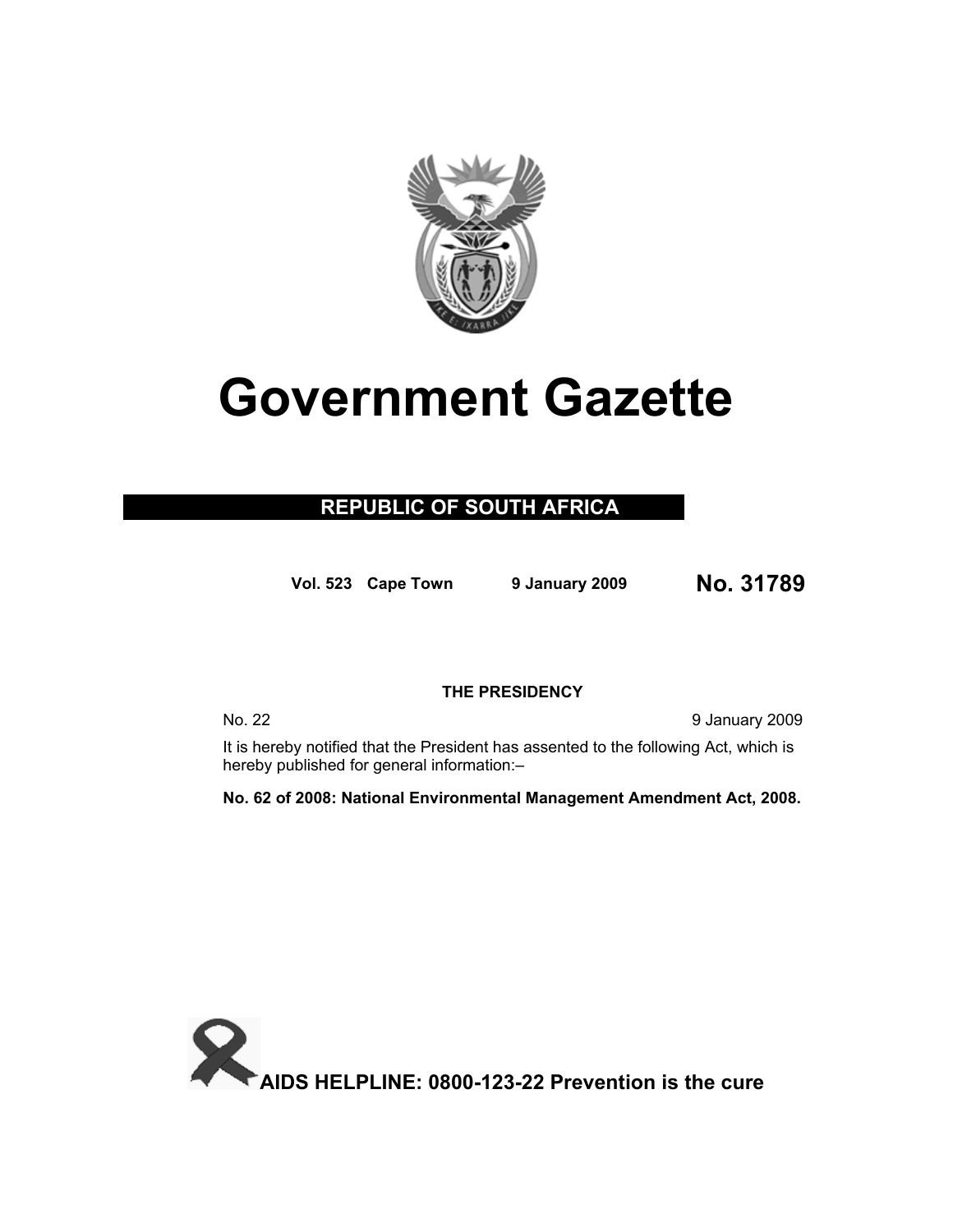#### **GENERAL EXPLANATORY NOTE:**

[ ] Words in bold type in square brackets indicate omissions from existing enactments. Words underlined with a solid line indicate insertions in existing enactments.

> *(English text signed by the President.) (Assented to 5 January 2009.)*

## **ACT**

**To amend the National Environmental Management Act, 1998, so as to insert certain definitions and to substitute others; to further regulate environmental authorisations; to empower the Minister of Minerals and Energy to implement environmental matters in terms of the National Environmental Management Act, 1998, in so far as it relates to prospecting, mining, exploration, production or related activities on a prospecting, mining, exploration or production area; to align environmental requirements in the Mineral and Petroleum Resources Development Act, 2002, with the National Environmental Management Act, 1998, by providing for the use of one environmental system and by providing for environmental management programmes, consultation with State departments, exemptions from certain provisions of the National Environmental Management Act, 1998, financial provision for the remediation of environmental damage, the management of residue stockpiles and residue deposits, the recovering of cost in the event of urgent remedial measures and the issuing of closing certificates as it relates to the conditions of the environmental authorisation; and to effect certain textual alterations; and to provide for matters connected therewith.** 

**BE IT ENACTED** by the Parliament of the Republic of South Africa, as follows:—

**Amendment of section 1 of Act 107 of 1998, as amended by section 1 of Act 56 of 2002, section 1 of Act 46 of 2003, section 1 of Act 8 of 2004, section 60 of Act 39 of 2004 and section 3 of National Environment Laws Amendment Act, 2008** 5

**1.** Section 1 of the National Environmental Management Act, 1998 (hereinafter referred to as the principal Act), is hereby amended by—

- *(a)* the substitution for the definition of **"activities"** of the following definition: **" 'activities' [includes],** when used in Chapter 5, means policies, programmes, processes, plans and projects;"; 10
- *(b)* the insertion after the definition of **"aircraft"** of the following definition: **" 'applicant'** means a person who has submitted—
	- *(a)* or who intends to submit an application for an environmental authorisation; or
	- *(b)* an application for an environmental authorisation simultaneously  $15$ with his or her application for any right or permit in terms of the Mineral and Petroleum Resources Development Act, 2002;";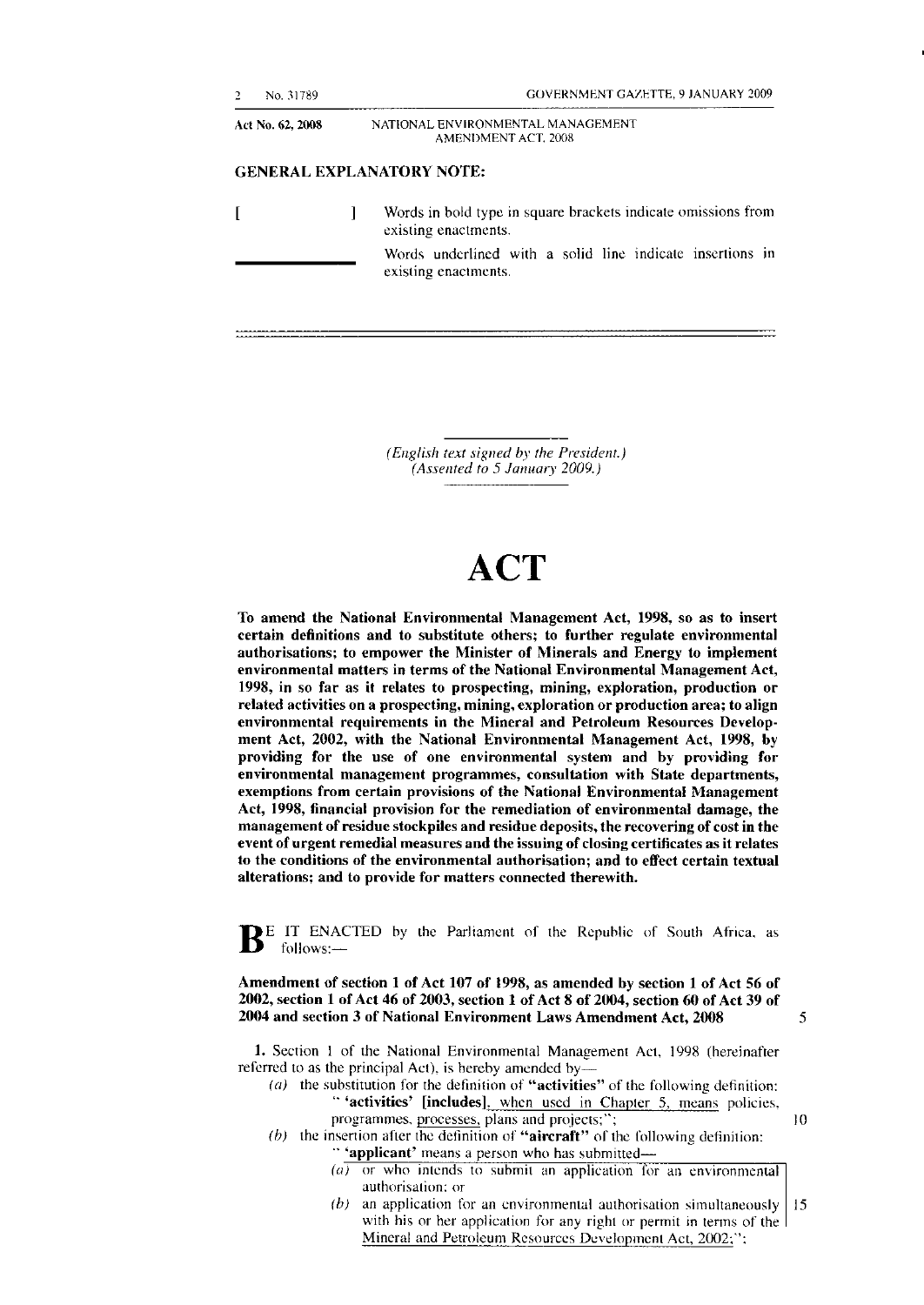- *(c)* the substitution for the definition of **"commence"** of the following definition: **" 'commence',** when used in Chapter 5, means the start of any physical activity, including site preparation and any other activity on the site in furtherance of a listed activity or specified activity, but does not include any activity required for the purposes of an investigation or feasibility 5 study as long as such investigation or feasibility study does not constitute a listed activity or specified activity;"
- *(d)* the substitution for the definition of **"community"** of the following definition:

#### **" 'community'—** 10

- *(a)* means any group of persons or a part of such a group who share common interests, and who regard themselves as a community; and
- *(b)* in relation to environmental matters pertaining to prospecting, mining, exploration, production or related activity on a prospecting, mining, exploration or production area, means a group of histori- 15 cally disadvantaged persons with interest or rights in a particular area of land on which the members have or exercise communual rights in terms of an agreement, custom or law: Provided that where as a consequence of the provisions of this Act, negotiations or consultations with the community is required, the community shall  $\vert$  20 include the members or part of the community directly affected by prospecting, mining, exploration or production on land occupied by such members or part of the community;";
- *(e)* the insertion after the definition of **"Department"** of the following definition: **" \* development footprint',** in respect of land, means any evidence of its 25 physical transformation as a result of the undertaking of any activity;";
- *(f)* the substitution for the definition of **"environmental authorisation"** of the following definition:
	- **" 'environmental authorisation',** when used in Chapter 5, means the authorisation by a competent authority of a listed activity or specified 30 activity in terms of this Act, and includes a similar authorisation contemplated in a specific environmental management Act;";
- *(g)* the insertion after the definition of **"environmental management plan"** of the following definition:
	- **" 'environmental management programme'** means a programme 35 required in terms of section 24;";
- *(h)* the insertion after the definition of **"evaluation"** of the following definition: **" 'exploration area'** has the meaning assigned to it in section 1 of the Mineral and Petroleum Resources Development Act, 2002;";
- *(i)* the insertion after the definition of **"hazard"** of the following definitions: 40 **" 'holder'** has the meaning assigned to it in section 1 of the Mineral and Petroleum Resources Development Act, 2002 **'holder of an old order right'** has the meaning assigned to 'holder' in item 1 of Schedule II to the Minerals and Petroleum Resources Development Act, 2002; 45

**'integrated environmental authorisation'** means an authorisation granted in terms of section 24L;

**'interested and affected party',** for the purposes of Chapter 5 and in relation to the assessment of the environmental impact of a listed activity or related activity, means an interested and affected party contemplated 50 in section  $24(4)(a)(v)$ , and which includes–

- *(a)* any person, group of persons or organisation interested in or affected by such operation or activity; and
- *(b)* any organ of state that may have jurisdiction over any aspect of the operation or activity;"; 55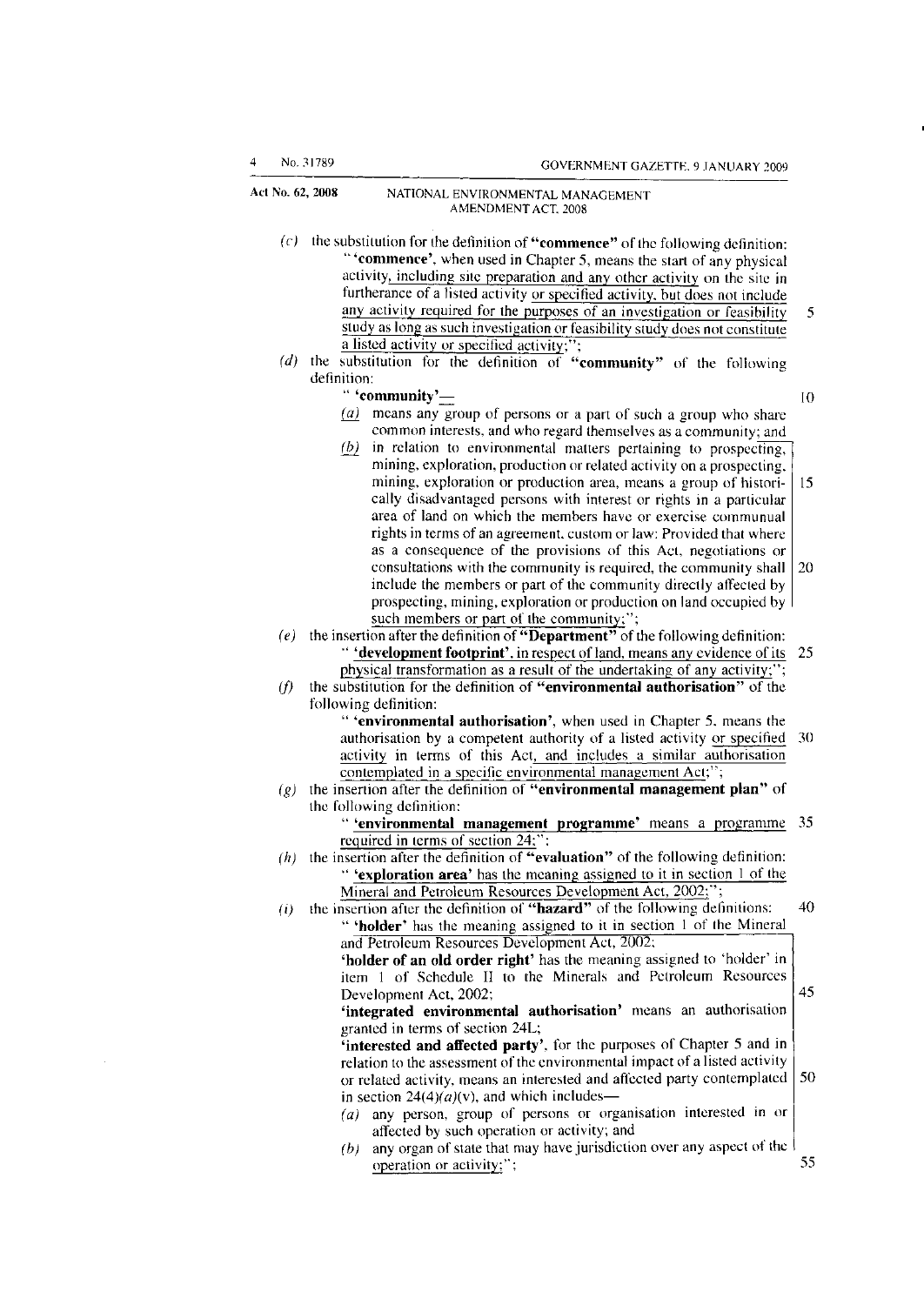| 6.                | No. 31789   | GOVERNMENT GAZETTE, 9 JANUARY 2009                                                                                                      |    |
|-------------------|-------------|-----------------------------------------------------------------------------------------------------------------------------------------|----|
| Act No. 62, 2008  |             | NATIONAL ENVIRONMENTAL MANAGEMENT<br>AMENDMENT ACT, 2008                                                                                |    |
| $\left( j\right)$ |             | the insertion after the definition of "MEC" of the following definitions:                                                               |    |
|                   |             | " 'mine' has the meaning assigned to it in section 1 of the Mineral                                                                     |    |
|                   |             | and Petroleum Resources Development Act, 2002;                                                                                          |    |
|                   |             | 'Mineral and Petroleum Resources Development Act, 2002' means                                                                           |    |
|                   |             | the Mineral and Petroleum Resources Development Act, 2002 (Act No.<br>28 of 2002);                                                      |    |
|                   |             |                                                                                                                                         |    |
|                   |             | 'mining area' has the meaning assigned to it in section 1 of the Mineral                                                                |    |
|                   |             | and Petroleum Resources Development Act, 2002;";                                                                                        |    |
| (k)               |             | the substitution for the definition of "Minister" of the following definition:                                                          |    |
|                   |             | " 'Minister', in relation to all environmental matters except with regard                                                               | 10 |
|                   |             | to the implementation of environmental legislation, regulations, policies,                                                              |    |
|                   |             | strategies and guidelines relating to prospecting, mining, exploration,                                                                 |    |
|                   |             | production and related activities on a prospecting, mining, exploration or                                                              |    |
|                   |             | production area, means the Minister of Environmental Affairs and                                                                        |    |
|                   |             | Tourism:":                                                                                                                              | 15 |
| (l)               |             | the insertion after the definition of "Minister" of the following definition:                                                           |    |
|                   |             | " 'Minister of Minerals and Energy' means the Minister responsible                                                                      |    |
|                   |             | for the implementation of environmental matters relating to prospecting,                                                                |    |
|                   |             | mining, exploration, production and related activities within a mining,                                                                 |    |
|                   |             | prospecting, exploration or production area;";                                                                                          | 20 |
|                   |             | $(m)$ the insertion after the definition of "organ of state" of the following                                                           |    |
|                   | definition: |                                                                                                                                         |    |
|                   |             | " 'owner of works' has the meaning contemplated in paragraph $(b)$ of                                                                   |    |
|                   |             | the definition of "owner" in section 102 of the Mine Health and Safety                                                                  |    |
|                   |             | Act, 1996 (Act No. 29 of 1996);";                                                                                                       | 25 |
|                   |             | $(n)$ the insertion after the definition of "national department" of the following                                                      |    |
|                   | definition: |                                                                                                                                         |    |
|                   |             | " 'norms or standards', when used in Chapter 5, means any norm or                                                                       |    |
|                   |             | standard contemplated in section 24(10);";                                                                                              |    |
|                   |             | ( $o$ ) the insertion after the definition of "prescribe" of the following definitions:                                                 | 30 |
|                   |             | " 'production area' has the meaning assigned to it in section 1 of the                                                                  |    |
|                   |             | Mineral and Petroleum Resources Development Act, 2002;                                                                                  |    |
|                   |             | 'prospecting area' has the meaning assigned to it in section 1 of the                                                                   |    |
|                   |             | Mineral and Petroleum Resources Development Act, 2002;":                                                                                |    |
| (p)               |             | the insertion after the definition of "provincial head of department" of the 35                                                         |    |
|                   |             | following definitions:                                                                                                                  |    |
|                   |             | public participation process', in relation to the assessment of the                                                                     |    |
|                   |             | environmental impact of any application for an environmental                                                                            |    |
|                   |             | authorisation, means a process by which potential interested and affected                                                               |    |
|                   |             | parties are given opportunity to comment on, or raise issues relevant to,                                                               | 40 |
|                   |             | the application;                                                                                                                        |    |
|                   |             | 'Regional Mining Development and Environmental Committee' has                                                                           |    |
|                   |             | the meaning assigned to it in section 1 of the Mineral and Petroleum                                                                    |    |
|                   |             | Resources Development Act, 2002;";                                                                                                      |    |
| $\left(q\right)$  |             | the insertion after the definition of "regulation" of the following definitions:                                                        | 45 |
|                   |             | " 'residue deposit' has the meaning assigned to it in section 1 of the                                                                  |    |
|                   |             | Mineral and Petroleum Resources Development Act, 2002;                                                                                  |    |
|                   |             |                                                                                                                                         |    |
|                   |             | 'residue stockpile' has the meaning assigned to it in section 1 of the                                                                  |    |
|                   |             | Mineral and Petroleum Resources Development Act, 2002;";                                                                                |    |
| (r)               |             | the insertion after the definition of "review" of the following definition:                                                             |    |
|                   |             | " 'spatial development tool', when used in Chapter 5, means a spatial                                                                   | 50 |
|                   |             | description of environmental attributes, developmental activities and<br>developmental patterns and their relation to each other;"; and |    |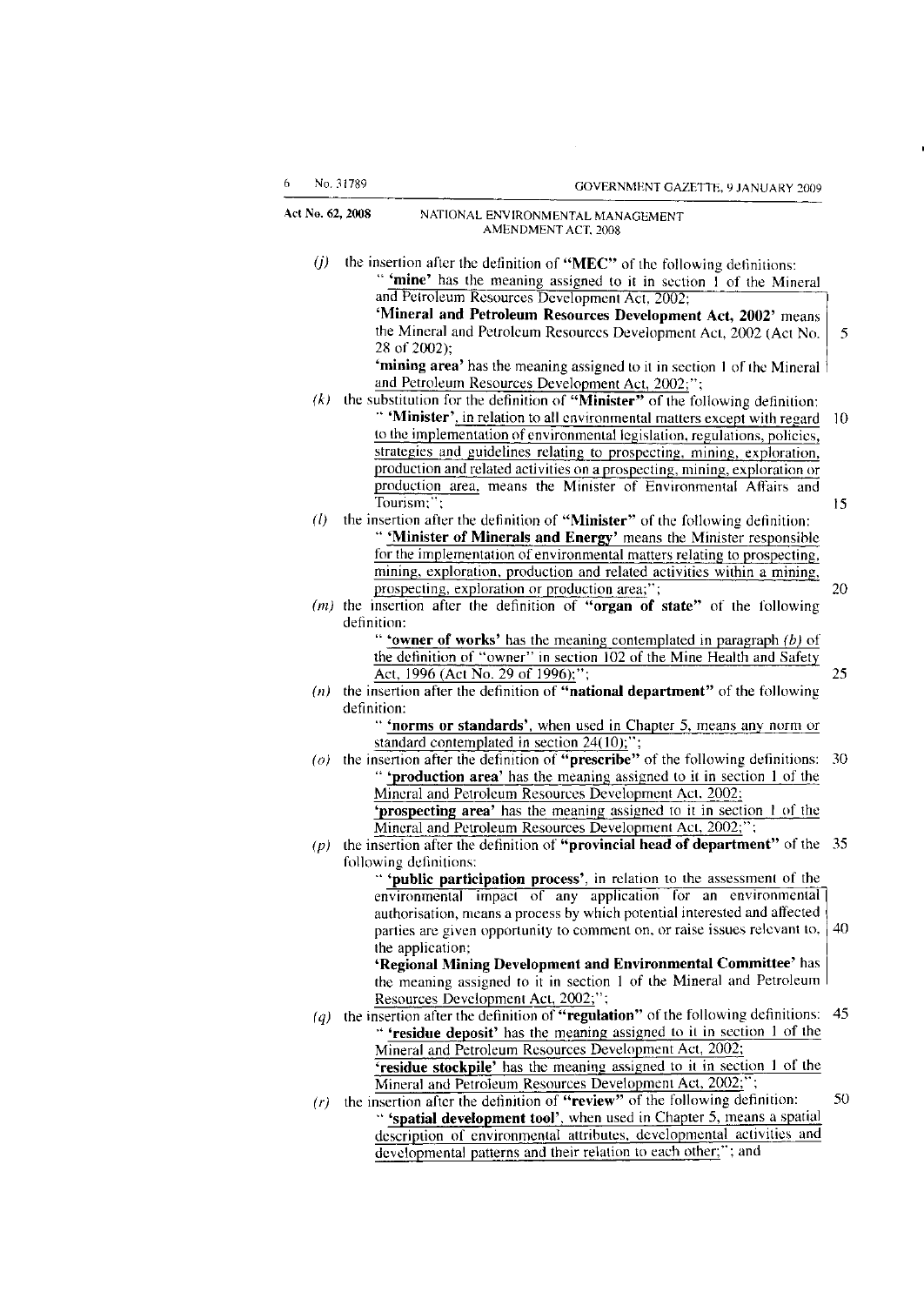*(s)* the addition of the following subsection:

"(5) Any administrative process conducted or decision taken in terms of this Act must be conducted or taken in accordance with the Promotion of Administrative Justice Act, 2000 (Act No. 3 of 2000), unless otherwise provided for in this Act.".

**Substitution of section 24 of Act 107 of 1998, as substituted by section 2 of Act 8 of 2004** 

**2.** The following section is hereby substituted for section 24 of the principal Act:

#### **"Environmental authorisations**

**24.** (1) In order to give effect to the general objectives of integrated 10 environmental management laid down in this Chapter, the potential **[impact]** consequences for or impacts on the environment of listed activities or specified activities must be considered, investigated, assessed and reported on to the competent authority **[charged by this Act with granting the relevant environmental authorisation]** or the Minister of 15 Minerals and Energy, as the case may be, except in respect of those activities that may commence without having to obtain an environmental authorisation in terms of this Act.

(1A) Every applicant must comply with the requirements prescribed in terms of this Act in relation to—

- *(a)* steps to be taken before submitting an application, where applicable;
- *(b)* any prescribed report;
- *(c)* any procedure relating to public consultation and information gathering;
- *(d)* any environmental management programme;
- *(e)* the submission of an application for an environmental authorisation and any other relevant information; and
- *(f)* the undertaking of any specialist report, where applicable.

(2) The Minister, **[and every]** or an MEC with the concurrence of the Minister, may identify— 30

- *(a)* activities which may not commence without environmental authorisation from the competent authority;
- *(b)* geographical areas based on environmental attributes, and as specified in spatial development tools adopted in the prescribed manner by the environmental authority, in which specified activities may not 35 commence without environmental authorisation from the competent authority;
- *(c)* geographical areas based on environmental attributes, and specified in spatial development tools adopted in the prescribed manner by the environmental authority, in which specified activities may be excluded 40 from authorisation by the competent authority;
- *(d)* **[individual or generic existing activities which may have a detrimental effect on the environment and in respect of which an application for an environmental authorisation must be made to the competent authority]** activities contemplated in paragraphs *(a)* 45 and *(b)* that may commence without an environmental authorisation, but that must comply with prescribed norms or standards:

Provided that where an activity falls under the jurisdiction of another Minister or MEC, a decision in respect of paragraphs *(a)* to *(d)* must be taken after consultation with such other Minister or MEC. 50

(3) The Minister, **[and every]** or an MEC with the concurrence of the Minister, may compile information and maps that specify the attributes of the environment in particular geographical areas, including the sensitivity, extent, interrelationship and significance of such attributes which must be taken into account by every competent authority. 55

25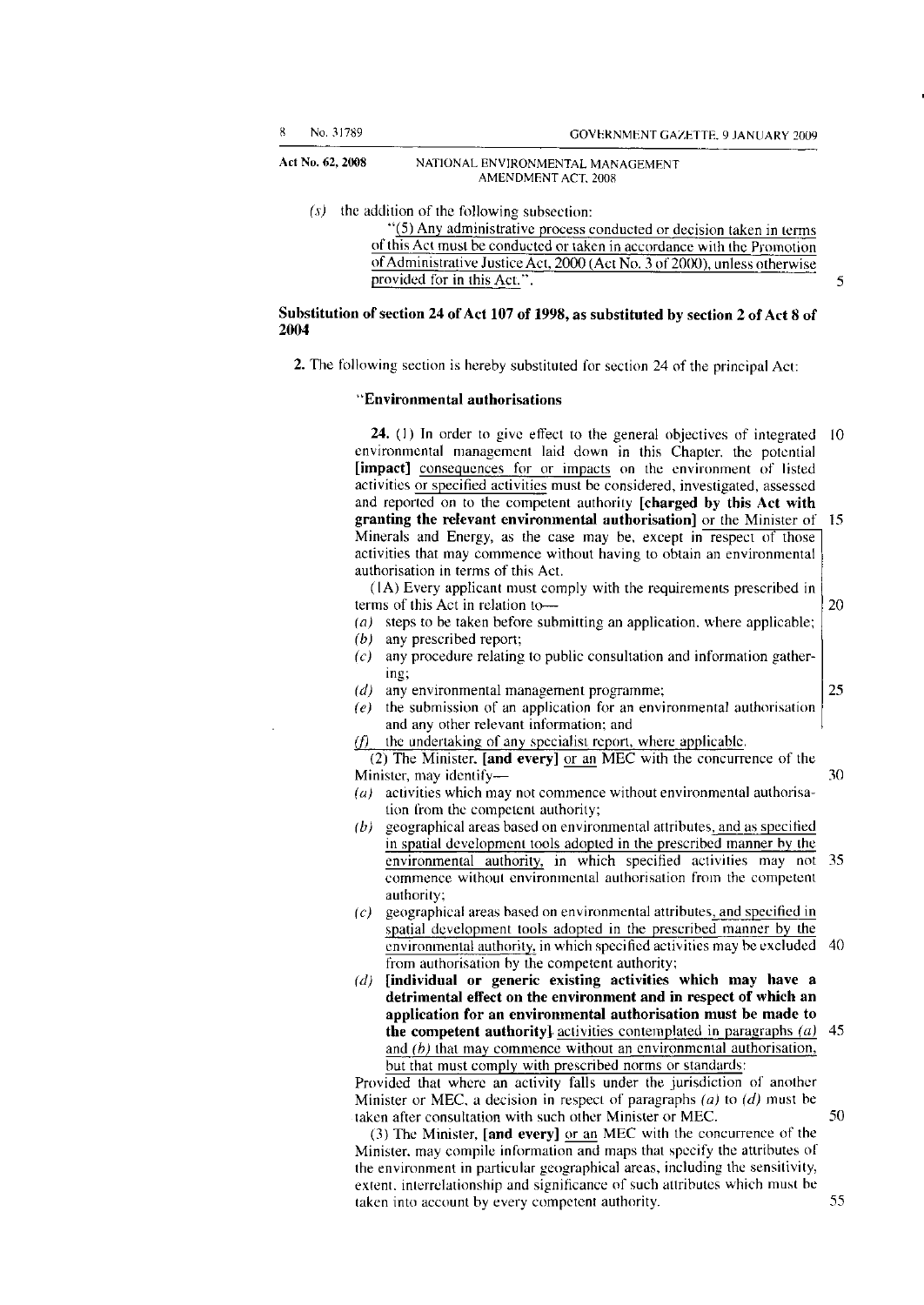5

**62, 2008** NATIONAL ENVIRONMENTAL MANAGEMENT AMENDMENT ACT, 2008

> (4) Procedures for the investigation, assessment and communication of the potential **[impact]** consequences or impacts of activities on the environment—

- *(a)* must ensure, **[as a minimum,]** with respect to every application for an environmental authorisation—
	- *[(a)* **investigation of the environment likely to be significantly affected by the proposed activity and alternatives thereto;]** 
		- (i) coordination and cooperation between organs of state in 10 the consideration of assessments where an activity falls under the jurisdiction of more than one organ of state;
			- 15 (ii) that the findings and recommendations flowing from an investigation, the general objectives of integrated environmental management laid down in this Act and the principles of environmental management set out in section 2 are taken into account in any decision made by an organ of state in relation to any proposed policy, programme, process, plan or project;
			- (iii) that a description of the environment likely to be significantly affected by the proposed activity is contained in such application; 20
		- *[(b)]* (iy) investigation of the potential **[impact]** consequences for or impacts on the environment of the activity **[and its alternatives on the environment]** and assessment of the significance of **[that]** those potential **[impact]**  consequences or impacts; and 25
			- (v) public information and participation procedures which provide all interested and affected parties, including all organs of state in all spheres of government that may have jurisdiction over any aspect of the activity, with a reasonable opportunity to participate in those informa- 30 tion and participation procedures; and
- *(b)* must include, with respect to every application for an environmental authorisation and where applicable—
	- (i) investigation of the potential consequences or impacts of the alternatives to the activity on the environment and assessment  $\vert$  35 of the significance of those potential consequences or impacts, including the option of not implementing the activity;
	- **[(c**)](ii) investigation of mitigation measures to keep adverse consequences or impacts to a minimum[, **as well as the option of** 40 **not implementing the activity];**
	- [(d)](iii) **[public information and participation which provide all interested and affected parties, including all organs of state in all spheres of government that may have jurisdiction over any aspect of the activity, with a reasonable** 45 **opportunity to participate in such information and participation procedures]** investigation, assessment and evaluation of the impact of any proposed listed or specified activity on any national estate referred to in section 3(2) of the National Heritage Resources Act, 1999 (Act No. 25 of 1999), 50 excluding the national estate contemplated in section  $\overline{3(2)(i)}$ (vi) and (vii) of that Act;
	- $[(e)]$ (iv) reporting on gaps in knowledge, the adequacy of predictive methods and underlying assumptions, and uncertainties encountered in compiling the required information; 55
	- $[(f)](v)$  investigation and formulation of arrangements for the monitoring and management of consequences for or impacts on the environment, and the assessment of the effectiveness of such arrangements after their implementation;
	- *[(g)* **coordination and cooperation between organs of state in** 60 **the consideration of assessments where an activity falls under the jurisdiction of more than one organ of state;**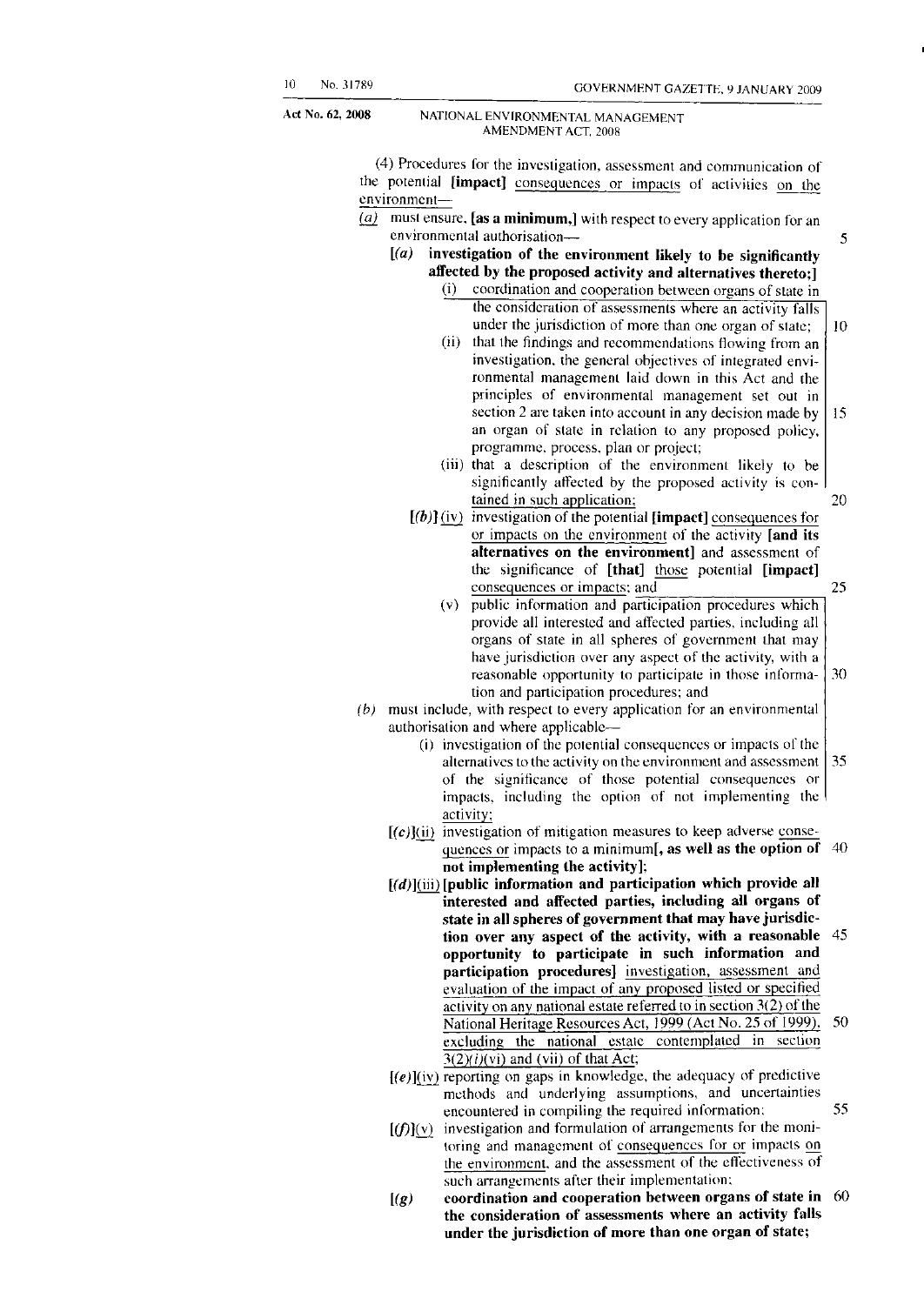- *(h)* **that the findings and recommendations flowing from such investigation, the general objectives of integrated environmental management laid down in this Act and the principles of environmental management set out in section 2 are taken into account in any decision made by** 5 **an organ of state in relation to the proposed policy, programme, plan or project; and**
- *(i)](yi)* **[that]** consideration of environmental attributes identified in the compilation of information and maps **[as]** contemplated in subsection (3) [are considered]; and 10
	- (vii) provision for the adherence to requirements that are prescribed in a specific environmental management Act relevant to the listed or specified activity in question.

environmental instrument to be utilised in informing an application for  $115$ (4A) Where environmental impact assessment has been identified as the environmental authorisation, subsection *(4)(b)* is applicable.

(5) The Minister, **[and every]** or an MEC with the concurrence of the Minister, may make regulations consistent with subsection (4)—

- *(a)* laying down the procedure to be followed in applying for, the issuing of, and monitoring compliance with, environmental authorisations; 20
- *(b)* laying down the procedure to be followed **[and the institutional arrangements]** in respect of—
	- (i) the efficient administration and processing of environmental authorisations;
	- (ii) fair decision-making and conflict management in the consid- 25 eration and processing of applications for environmental authorisations;
	- $[(iii)$  the preparation and evaluation of environmental impact **assessments, strategic environmental assessments, environmental management plans and any other relevant** 30 **environmental management instruments that may be developed in time;]**
	- (iv) applications to the competent authority by any person to be exempted from the provisions of any regulation in respect of a specific activity; 35
	- (v) appeals against decisions of competent authorities;
	- (vi) the management and control of residue stock piles and deposits on a prospecting, mining, exploration and production area;
	- (vii) consultation with land owners, lawful occupiers and other interested or affected parties;  $|40\rangle$
	- (viii) mine closure requirements and procedures, the apportionment of liability for mine closure and the sustainable closure of mines with an interconnected or integrated impact resulting in a cumulative impact;
	- $(ix)$  financial provision; and  $\begin{array}{|l|}45\end{array}$ (x) monitoring and environmental management programme per-
	- formance assessments;
- *(bA)* laying down the procedure to be followed for the preparation, evaluation and adoption of prescribed environmental management instruments, including— 50
	- (i) environmental management frameworks;
	- (ii) strategic environmental assessments;
	- (iii) environmental impact assessments;
	- (iv) environmental management programmes;
	- (v) environmental risk assessments; 55
	- (vi) environmental feasibility assessments;
	- (vii) norms or standards;
	- (viii) spatial development tools; or
	- (ix) any other relevant environmental management instrument that may be developed in time; 60
- *(c)* prescribing fees, after consultation with the Minister of Finance, to be paid for—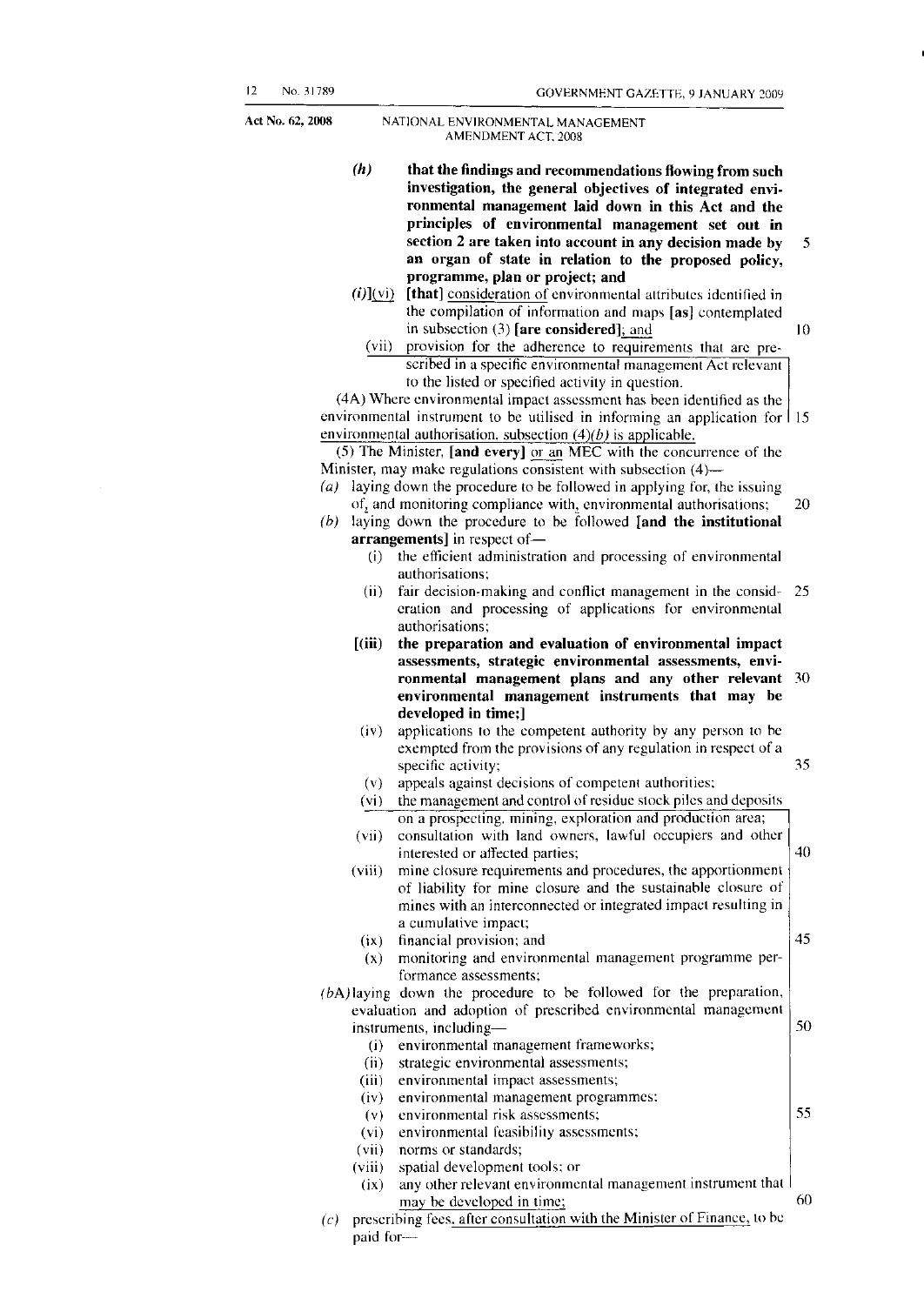- (i) the consideration and processing of applications for environmental authorisations; and
- (ii) the review of documents, processes and procedures by specialists on behalf of the competent authority;
- *(d)* requiring, after consultation with the Minister of Finance, the 5 provision of financial or other security to cover the risks to the State and the environment of non-compliance with conditions attached to environmental authorisations;
- *(e)* specifying that **[environmental impact assessments, or other]**  specified tasks performed in connection with an application for an 10 environmental authorisation<sup>[1]</sup> may only be performed by an environmental assessment practitioner registered in accordance with the prescribed procedures;
- *(f)* requiring that competent authorities maintain a registry of applications for, and records of decisions in respect of, environmental 15 authorisations;
- *(g)* specifying that a contravention of a specified regulation is an offence and prescribing penalties for the contravention of that regulation;
- *(h)* prescribing minimum criteria for the report content for each type of report and for each process that is contemplated in terms of the 20 regulations in order to ensure a consistent quality and to facilitate efficient evaluation of reports;
- *(i)* prescribing review mechanisms and procedures including criteria for, and responsibilities of all parties in, the review process; and
- *(j)* prescribing any other matter necessary for dealing with **[making]** and 25 evaluating applications for environmental authorisations.

(6) An MEC may make regulations in terms of subsection (5) only in respect of listed activities and specified activities or areas in respect of which the MEC is the competent authority.

(7) Compliance with the procedures laid down by the Minister or an 30 MEC in terms of subsection (4) does not **[remove the need to obtain an authorisation, other than an environmental authorisation, for that**  activity] absolve a person from complying with any other statutory requirement to obtain authorisation from any organ of state charged by law with authorising, permitting or otherwise allowing the implementation of 35 the activity in question.

(8) *(a}\_* Authorisations **[or permits]** obtained under any other law for an activity listed or specified in terms of this Act does not absolve the applicant from obtaining authorisation under this Act **[and any such other authorisations or permits may only be considered by the competent** 40 **authority if they are in compliance with subsection** *(4)(d)]* unless an authorisation has been granted in the manner contemplated in section 24L.

45 *(b)* Authorisations obtained after any investigation, assessment and communication of the potential impacts or consequences of activities, including an exemption granted in terms of section 24M or permits obtained under any law for a listed activity or specified activity in terms of this Act, may be considered by the competent authority as sufficient for the purposes of section 24(4), provided that such investigation, assessment and communication comply with the requirements of section *24(4)(a)* and, where applicable, comply with section  $24(4)(b)$ . 50

(9) Only the Minister may make regulations in accordance with subsection (5) stipulating the procedure to be followed and the report to be prepared in investigating, assessing and communicating potential consequences for or impacts on the environment by activities, for the purpose of complying with subsection (1), where the activity **[will affect]—** 55

- *(a)* **[more than one province or traverse]** has a development footprint that falls within the boundaries of more than one province or traverses international boundaries; or
- *(b)* will affect compliance with obligations resting on the Republic under customary international law or a convention. 60
- (10) *(a)* The Minister, or an MEC with the concurrence of the Minister,  $may \rightarrow$   $1$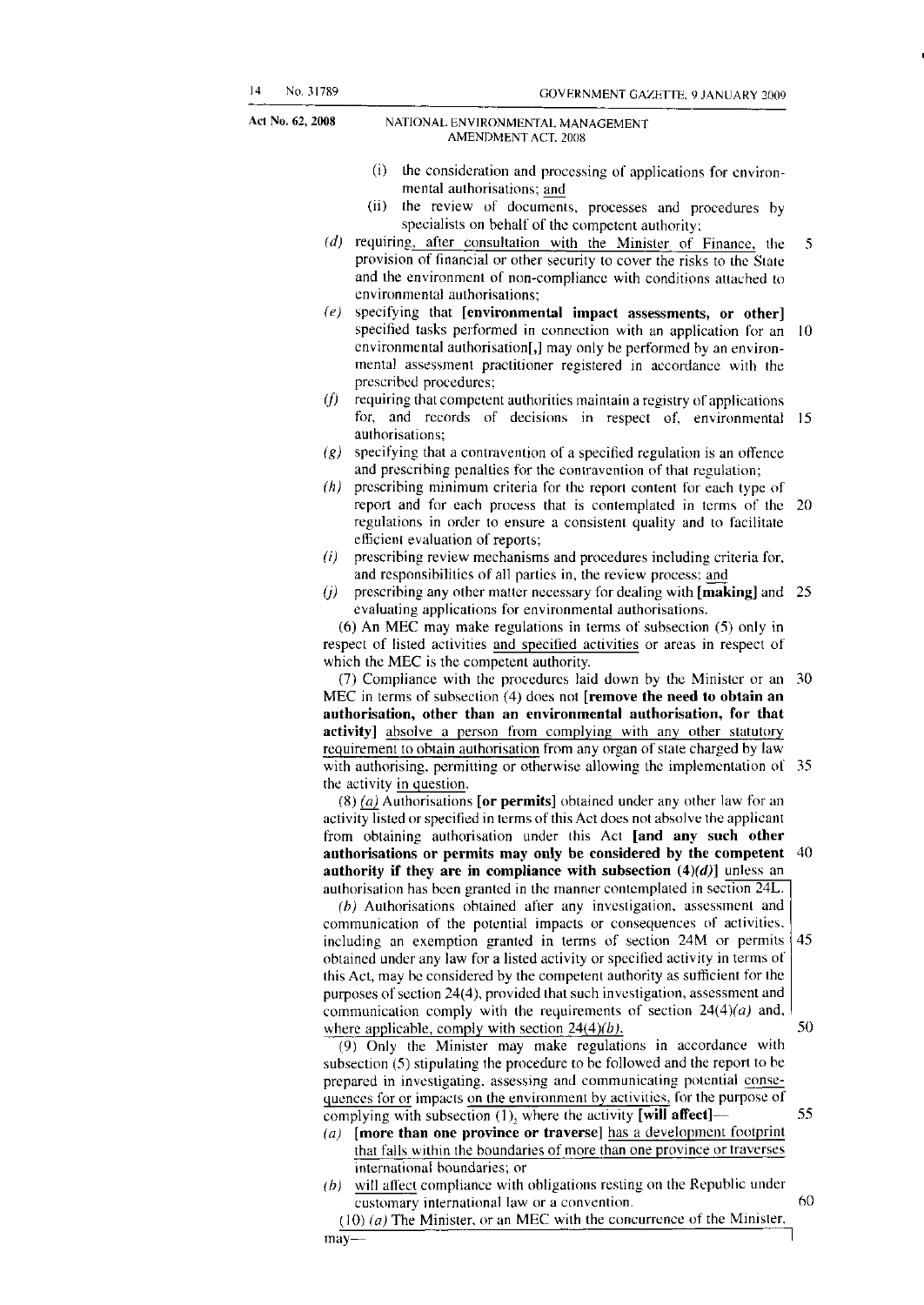5

Act **No. 62, 2008** NATIONAL ENVIRONMENTAL MANAGEMENT AMENDMENT ACT, 2008

- (i) develop or adopt norms or standards for activities, or for any part of an activity or for a combination of activities, contemplated in terms of subsection *(2)(d);*
- (ii) prescribe the use of the developed or adopted norms or standards in order to meet the requirements of this Act;
- (iii) prescribe reporting and monitoring requirements; and
- (iv) prescribe procedures and criteria to be used by the competent authority for the monitoring of such activities in order to determine compliance with the prescribed norms or standards.
- *(b)* Norms or standards contemplated in paragraph  $(a)$  must provide for  $\vert$  10 rules, guidelines or characteristics—
- (i) that may commonly and repeatedly be used; and
- (ii) against which the performance of activities or the results of those activities may be measured for the purposes of achieving the objects of this Act.

*(c)* The process of developing norms or standards contemplated in paragraph *(a)* must, as a minimum, include—

- (i) publication of the draft norms or standards for comment in the relevant *Gazette;*
- (ii) consideration of comments received; and  $\vert$  20
- (iii) publication of the norms or standards to be prescribed. *(d)* The process of adopting norms or standards contemplated in paragraph *(a)* must, as a minimum, include—
	- (i) publication of the intention to adopt existing norms or standards in order to meet the requirements of this Act for comment in the relevant 25 *Gazette;*
- (ii) consideration of comments received; and
- (iii) publication of the norms or standards to be prescribed.".

#### **Substitution of section 24C of Act 107 of 1998, as inserted by section 3 of Act 8 of 2004 30**

**3.** The following section is hereby substituted for section 24C of the principal Act:

#### **"Procedure for identifying [the] competent authority**

**24C.** (1) When listing or specifying activities in terms of section 24(2) the Minister, or **[the]** an MEC with the concurrence of the Minister, must identify the competent authority responsible for granting environmental 35 authorisations in respect of those activities.

(2) The Minister must be identified as the competent authority in terms of subsection (1) if the activity—

- *(a)* has implications for **[national environmental policy or]** international environmental commitments or relations; 40
- *(b)* will take place within an area **[identified in terms of section** *24(2)(b)*  **or** *(c)* **as a result of the obligations resting on the Republic in terms of any]** protected by means of an international environmental
	- instrument, other than—
		- $(i)$  any area falling within the sea-shore[,] or within 150 meters 45 seawards from the high-water mark, whichever is the greater; (ii) a conservancy $[j]$ :
	- (iii) a protected natural environment[, $\frac{1}{2}$ ];
	- $(iv)$  a proclaimed private nature reserve[,];
	- $\overline{(v)}$  a natural heritage site**[, or]**; 50
	- (vi) the buffer zone or transitional area of a biosphere reserve; or (vii) the buffer zone or transitional area of a world heritage site;
- *(c)* **[will affect more than one province or traverse]** has a development footprint that falls within the boundaries of more than one province or traverses international boundaries; 55
- *(d)* is undertaken, or is to be undertaken, by— (i) a national department;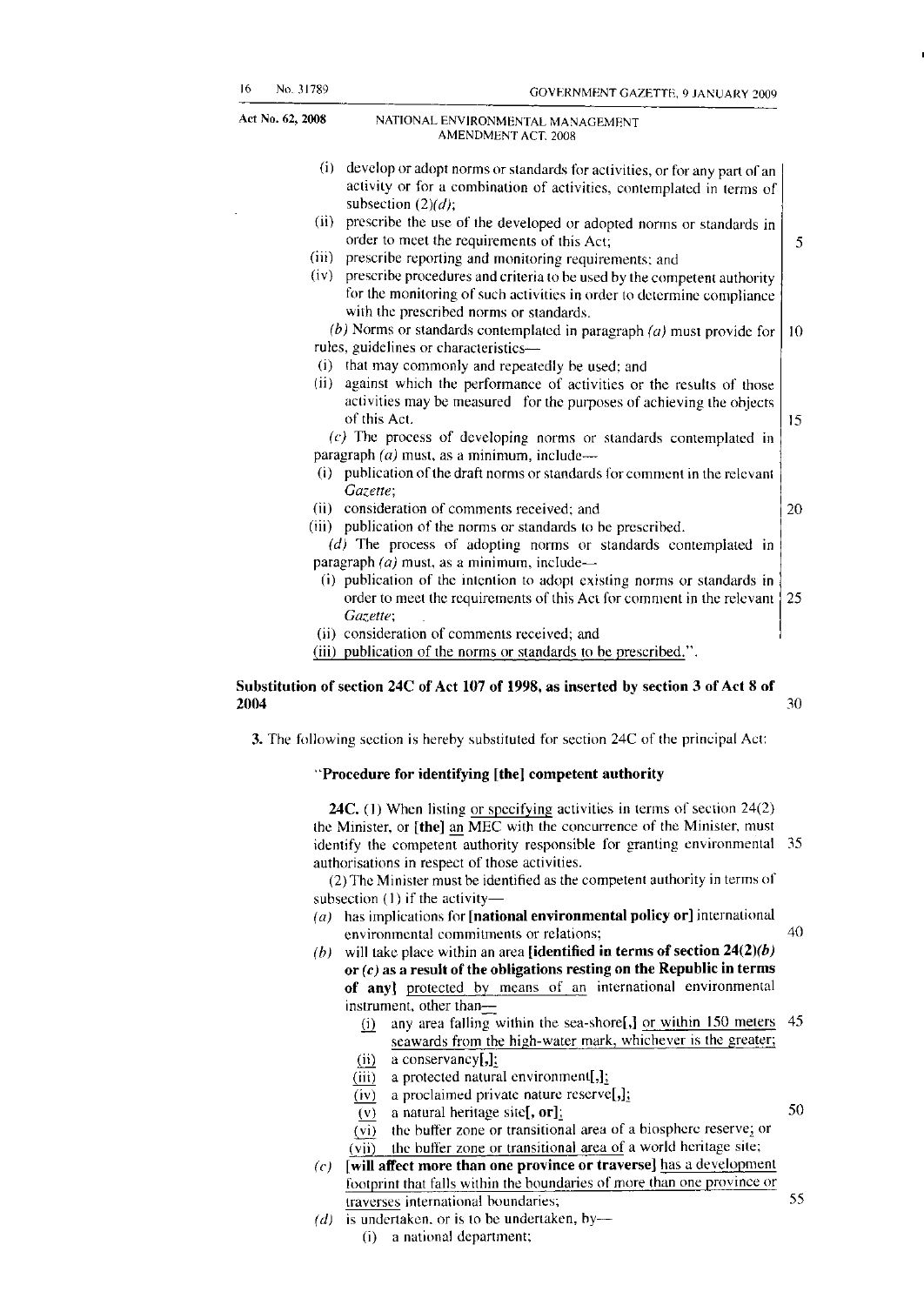- (ii) a provincial department responsible for environmental affairs or any other organ of state performing a regulatory function and reporting to the MEC; or
- (iii) a statutory body, excluding any municipality, performing an exclusive competence of the national sphere of government; or 5
- *(e)* will take place within a national proclaimed protected area or other conservation area under control of a national authority.

(2A) The Minister of Minerals and Energy must be identified as the competent authority in terms of subsection (1) where the activity constitutes prospecting, mining, exploration, production or a related 10 activity occurring within a prospecting, mining, exploration or production area.

(3) The Minister and an MEC may agree that applications for environmental authorisations with regard to any activity or class of activities— 15

- *(a)* contemplated in subsection (2) may be dealt with by the MEC;
- *(b)* in respect of which the MEC is identified as the competent authority may be dealt with by the Minister.".

#### **Substitution of section 24D of Act 107 of 1998, as inserted by section 3 of Act 8 of 2004** 20

**4.** The following section is hereby substituted for section 24D of the principal Act:

#### **"Publication of list**

**24D.** (1) The Minister or MEC concerned, as the case may be, must publish in the relevant *Gazette* a notice **[listing]** containing a list of—

- *(a)* activities **[and]** or areas identified in terms of section 24(2); and 25 **[listing the]**
- *(b)* competent authorities identified in terms of section 24C **[and]^**  (2) The notice referred to in subsection (1) must specify the date on which the list is to come into effect.".

#### **Amendment of section 24F of Act 107 of 1998, as inserted by section 3 of Act 3 of** 30 **2004**

**5.** Section 24F of the principal Act is hereby amended by the substitution for subsections (1) and (2) of the following subsections, respectively:

- "(1) Notwithstanding **[the provisions of]** any other Act, no person may—
- *(a)* commence an activity listed or specified in terms of section *2A{2)(a)* or *(b)* 35 unless the competent authority or the Minister of Minerals and Energy, as the case may be, has granted an environmental authorisation for the activity[, **and no person may continue an existing activity listed in terms of section**  *24(2)(d)* **if an application for an environmental authorisation is refused];**  or  $40$
- *(b)* commence and continue an activity listed in terms of section *2A{2)(d)* unless it is done in terms of an applicable norm or standard.
- (2) It is an offence for any person to fail to comply with or to contravene—
- $(a)$  subsection  $(1)(a)$  [or];

 $\overline{(b)}$  subsection  $(1)\overline{(b)}$ ;  $\overline{\phantom{a}}$  45

- *(c)* the conditions applicable to any environmental authorisation granted for a listed activity or specified activity;
- *(d)* any condition applicable to an exemption granted in terms of section 24M; or
- *(e)* an approved environmental management programme.".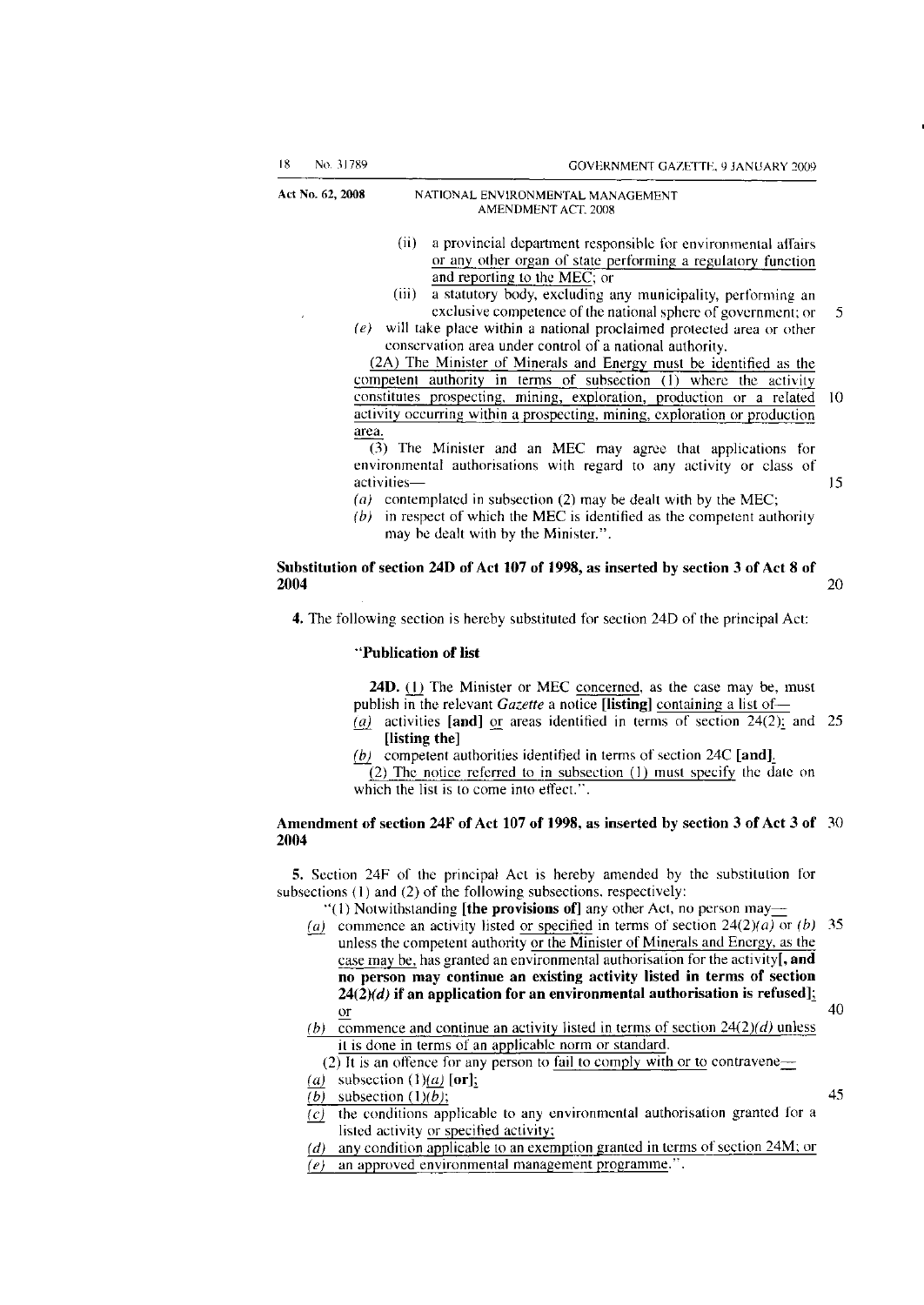#### **Substitution of section 24G of Act 107 of 1998, as inserted by section 3 of Act 8 of 2004**

**6.** The following section is hereby substituted for section 24G of the principal Act:

#### **"Rectification of unlawful commencement [or continuation] of [listed] activity** 5

**24G.** (1) On application by a person who has committed an offence in terms of section  $24F(2)(a)$  the Minister, Minister of Minerals and Energy or MEC concerned, as the case may be, may direct the applicant to— *(a)* compile a report containing—

- (i) an assessment of the nature, extent, duration and significance 10 of the consequences for or impacts on the environment of the activity **[on the environment],** including the cumulative effects;
- (ii) a description of mitigation measures undertaken or to be undertaken in respect of the consequences for or impacts on 15 the environment of the activity **[on the environment];**
- (iii) a description of the public participation process followed during the course of compiling the report, including all comments received from interested and affected parties and an indication of how issues raised have been addressed; 20
- (iv) an environmental management **[plan]** programme; and
- *(b)* provide such other information or undertake such further studies as the Minister or MEC, as the case may be, may deem necessary.

(2) **[Upon the payment by the person of an administration fine not exceeding Rl million as determined by the competent authority, the]** 25 The Minister or MEC concerned must consider **[the report contemplated in]** any reports or information submitted in terms of subsection (1) and thereafter may—

- *(a)* direct the person to cease the activity, either wholly or in part, and to rehabilitate the environment within such time and subject to such 30 conditions as the Minister or MEC may deem necessary; or
- *(b)* issue an environmental authorisation to such person subject to such conditions as the Minister or MEC may deem necessary.

(2A) A person contemplated in subsection (1) must pay an administrative fine, which may not exceed Rl million and which must be determined by 35 the competent authority, before the Minister or MEC concerned may act in terms of subsection *(2)(a)* or *(b).* 

(3) A person who fails to comply with a directive contemplated in subsection  $(2)(a)$  or who contravenes or fails to comply with a condition contemplated in subsection  $(2)(b)$  is guilty of an offence and liable on 40 conviction to a penalty contemplated in section 24F(4).".

#### **Amendment of section 24H of Act 107 of 1998, as inserted by section 3 of Act 8 of 2004**

**7.** Section 24H of the principal Act is hereby amended by the addition of the following subsection:  $45$ 

"(6) The Minister may appoint as registration authorities such number of associations as are required for the purposes of this Act and may, if circumstances so require, limit the number of registration authorities to a single registration authority.".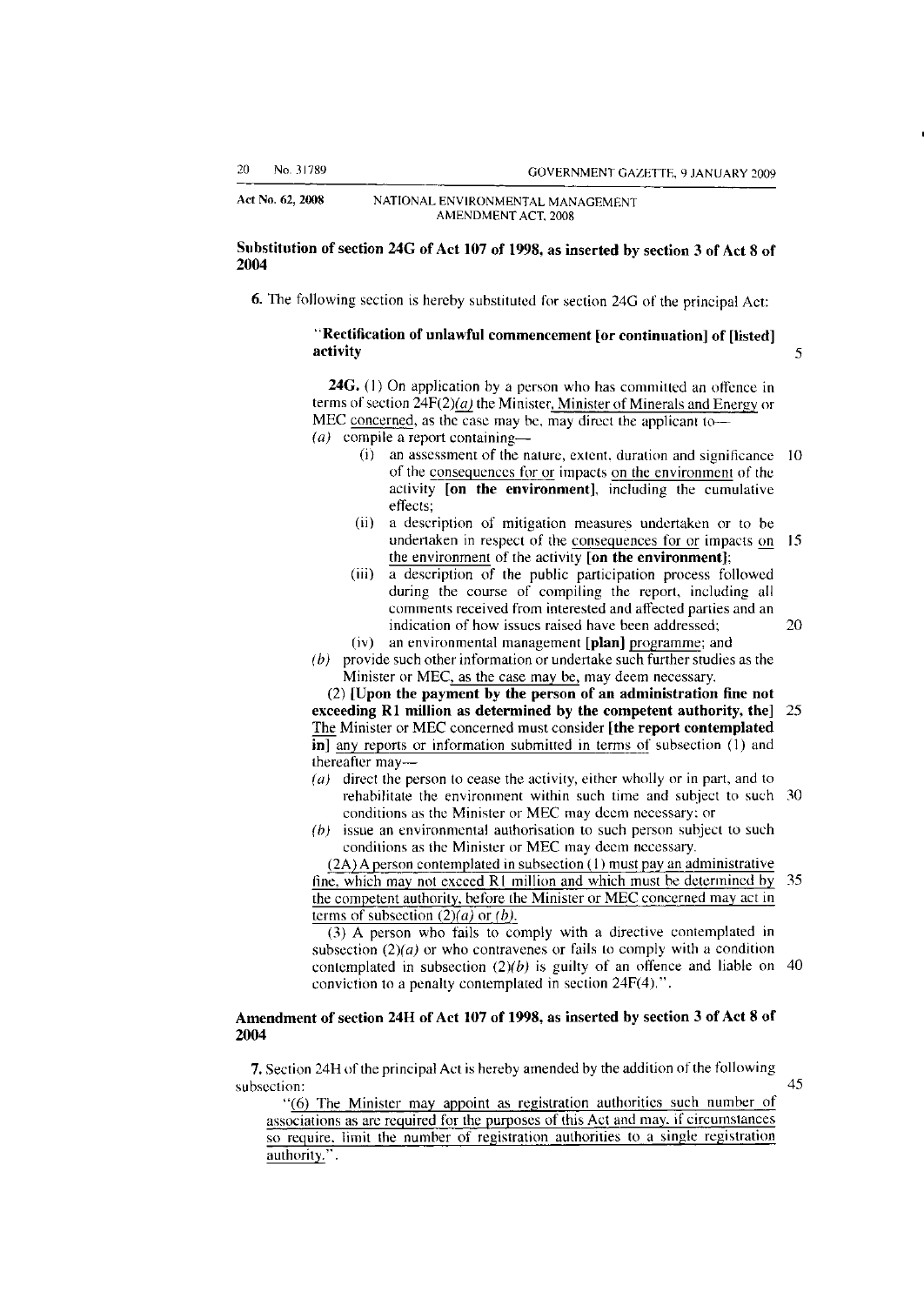#### **Insertion of sections 24J to 24M in Act 107 of 1998**

**8.** The following sections are hereby inserted in the principal Act after subsection 241:

#### **"Implementation guidelines**

**24J.** The Minister or an MEC, with the concurrence of the Minister, may publish guidelines regarding— 5

*(a)* listed activities or specified activities; or

*(b)* the implementation, administration and institutional arrangements of regulations made in terms of section 24(5).

#### **Consultation between competent authorities and consideration of legislative compliance requirements of other organs of state having** 10 **jurisdiction**

**24K.** (1) The Minister or an MEC may consult with any organ of state responsible for administering the legislation relating to any aspect of an activity that also requires environmental authorisation under this Act in order to coordinate the respective requirements of such legislation and to  $\vert$  15 avoid duplication.

(2) The Minister or an MEC, in giving effect to Chapter 3 of the Constitution and section  $24(4)(a)(i)$  of this Act, may after consultation with the organ of state contemplated in subsection (1) enter into a written agreement with the organ of state in order to avoid duplication in the  $\vert$  20 submission of information or the carrying out of a process relating to any aspect of an activity that also requires environmental authorisation under this Act.

(3) The Minister or an MEC may—

- *(a)* after having concluded an agreement contemplated in subsection (2), 25 consider the relevance and application of such agreement on applications for environmental authorisations; and
- *(b)* when he or she considers an application for environmental authorisation that also requires authorisation in terms of other legislation take account of, either in part or in full and as far as specific  $\vert 30 \rangle$ areas of expertise are concerned, any process authorised under that legislation as adequate for meeting the requirements of Chapter 5 of this Act, whether such processes are concluded or not and provided that section  $24(4)(a)$  and, where applicable, section  $24(4)(b)$  are given effect to in such process. 35

#### **Alignment of environmental authorisations**

**24L.** (1) If the carrying out of a listed activity or specified activity contemplated in section 24 is also regulated in terms of another law or a specific environmental management Act, the authority empowered under that other law or specific environmental management Act to authorise that  $\vert$  40 activity and the competent authority empowered under Chapter 5 to issue an environmental authorisation in respect of that activity may exercise their respective powers jointly by issuing—

*(a)* separate authorisations; or

 $(b)$  an integrated environmental authorisation.  $\boxed{45}$ 

(2) An integrated environmental authorisation contemplated in subsection  $(1)(b)$  may be issued only if—

- *(a)* the relevant provisions of this Act and the other law or specific environmental management Act have been complied with; and
- *(b)* the environmental authorisation specifies the—  $\vert$  50
	- (i) provisions in terms of which it has been issued; and
	- (ii) relevant authority or authorities that have issued it.

(3) A competent authority empowered under Chapter 5 to issue an environmental authorisation in respect of a listed activity or specified activity may regard such authorisation as a sufficient basis for the granting  $\vert 55 \rangle$ or refusing of an authorisation, a permit or a licence under a specific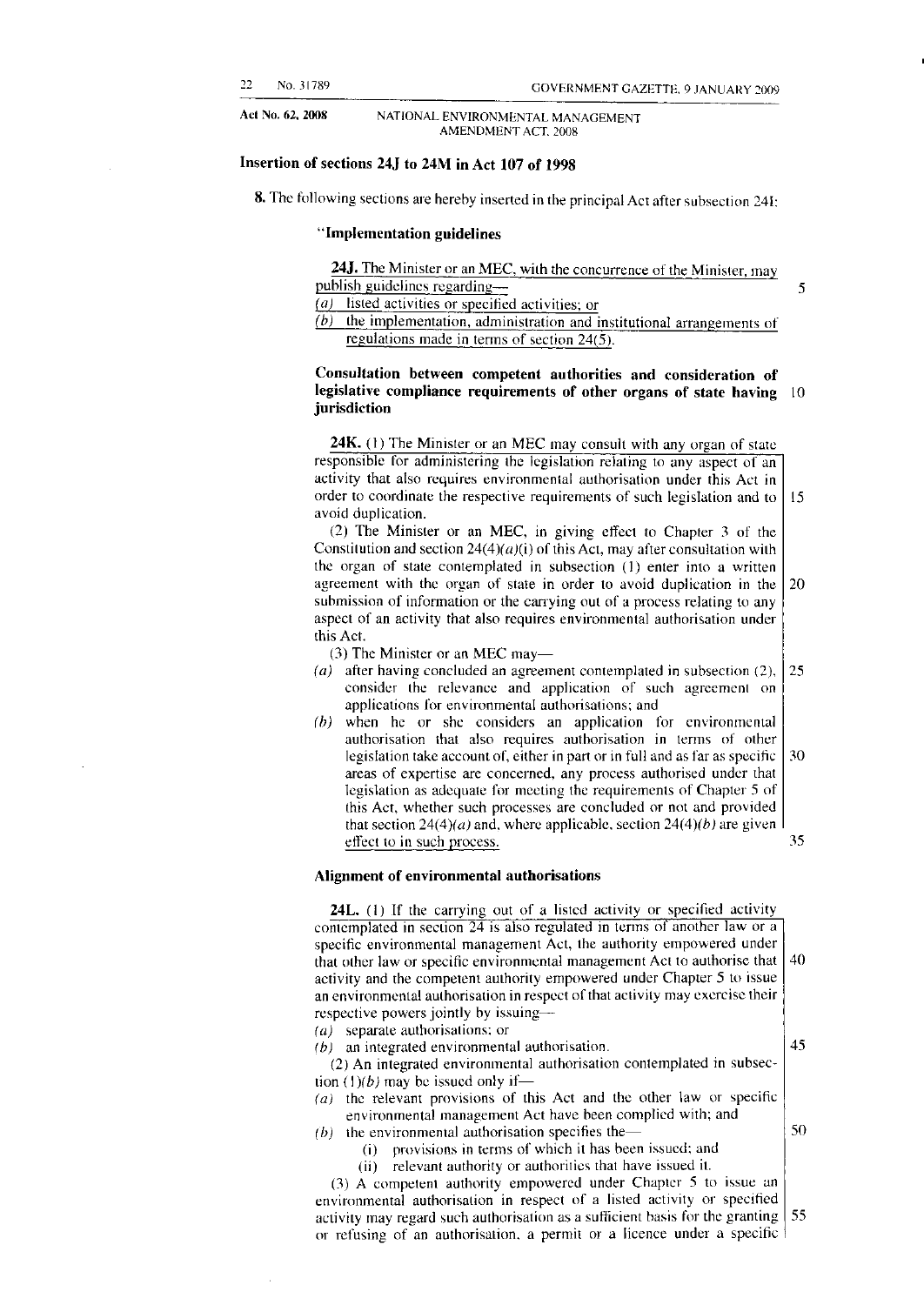environmental management Act if that specific environmental management Act is also administered by that competent authority.

(4) A competent authority empowered under Chapter 5 to issue an environmental authorisation may regard an authorisation in terms of any other legislation that meets all the requirements stipulated in section  $24(4)(a)$  and, where applicable, section  $24(4)(b)$  to be an environmental authorisation in terms of that Chapter.

#### **Exemptions from application of certain provisions**

**24M.** (1) The Minister or an MEC, as the case may be, may grant an exemption from any provision of this Act, except from a provision of 10 section *24(4)(a).* 

(2) The Minister of Minerals and Energy may grant an exemption from any matter contemplated in section *24(4)(b).* 

(3) The Minister or an MEC, as the case may be, must prescribe the process to be followed for the lodging and processing of an application for 15 exemption in terms of this section.

(4) The Minister, the Minister of Minerals and Energy or MEC may only grant an exemption contemplated in subsection (1) or (2), as the case may be, if—

- *(a)* the granting of the exemption is unlikely to result in significant 20 detrimental consequences for or impacts on the environment;
- *(b)* the provision cannot be implemented in practice in the case of the application in question; or
- *(c)* the exemption is unlikely to adversely affect the rights of interested or affected parties.

#### **Environmental management programme**

**24N.** (1) The Minister, the Minister of Minerals and Energy, an MEC or identified competent authority may require the submission of an environmental management programme before considering an application 30 for an environmental authorisation.

(1 A) Where environmental impact assessment has been identified as the environmental instrument to be utilised in informing an application for environmental authorisation, or where such application relates to prospecting, mining, exploration, production and related activities on a prospecting, mining, exploration or production area, the Minister, the Minister of 35 Minerals and Energy, an MEC or identified competent authority must require the submission of an environmental management programme before considering an application for an environmental authorisation. (2) The environmental management programme must contain—

*(a)* information on any proposed management, mitigation, protection or 40

remedial measures that will be undertaken to address the environmental impacts that have been identified in a report contemplated in subsection  $24(1A)$ , including environmental impacts or objectives in respect of—

- 45 (i) planning and design; (ii) pre-construction and construction activities; (iii) the operation or undertaking of the activity in question;
- (iv) the rehabilitation of the environment; and
- (v) closure, if applicable;
- *(b)* details of—
	- (i) the person who prepared the environmental management programme; and
	- (ii) the expertise of that person to prepare an environmental management programme;
- *(c)* a detailed description of the aspects of the activity that are covered by 55 the environmental management programme;

5

25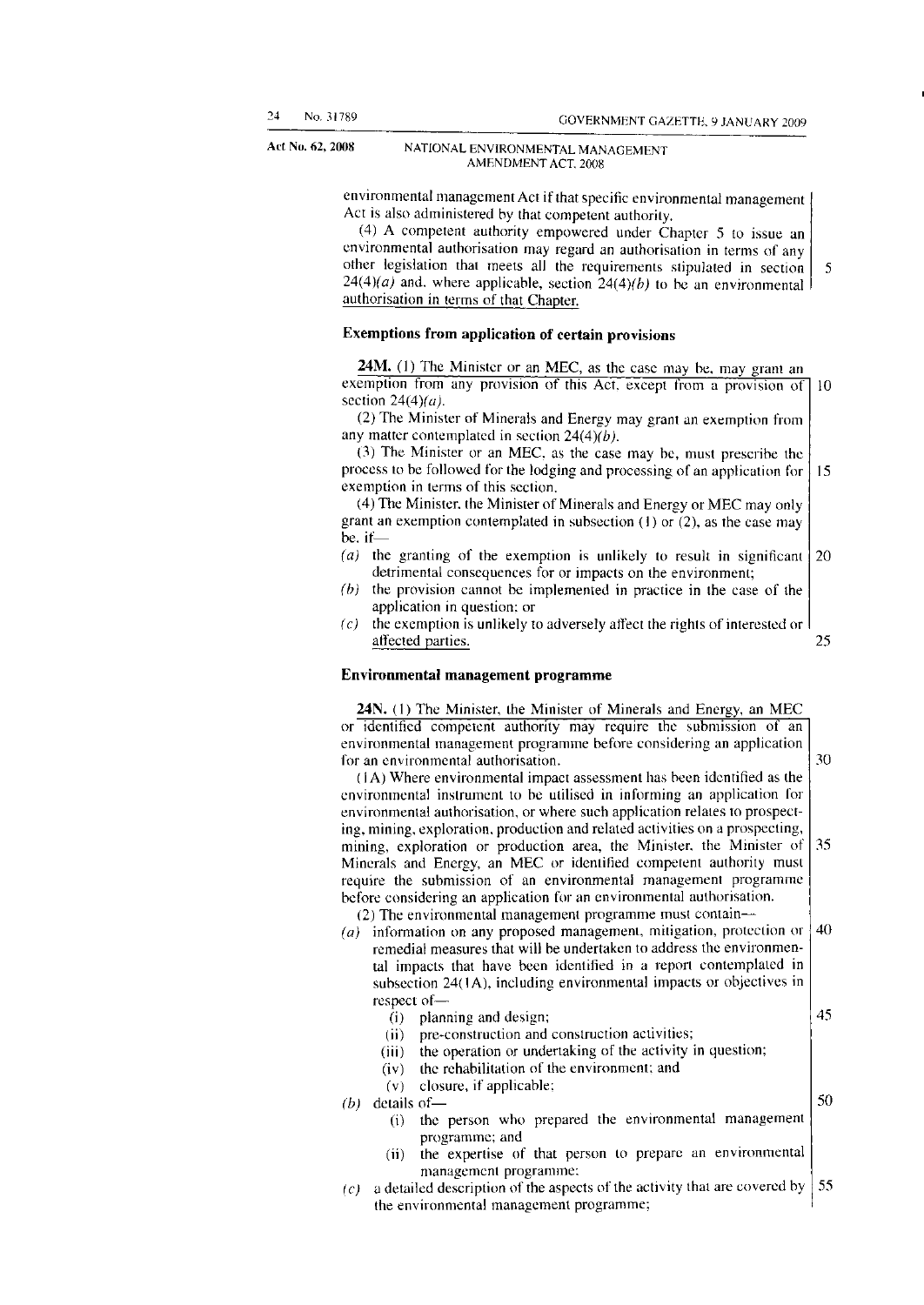- *(d)* information identifying the persons who will be responsible for the implementation of the measures contemplated in paragraph *(a);*
- *(e)* information in respect of the mechanisms proposed for monitoring compliance with the environmental management programme and for reporting on the compliance;
- *(f)* as far as is reasonably practicable, measures to rehabilitate the environment affected by the undertaking of any listed activity or specified activity to its natural or predetermined state or to a land use which conforms to the generally accepted principle of sustainable development; and 10
- *(g)* a description of the manner in which it intends to—
	- (i) modify, remedy, control or stop any action, activity or process which causes pollution or environmental degradation;
	- (ii) remedy the cause of pollution or degradation and migration of pollutants; and
	- (iii) comply with any prescribed environmental management standards or practices.
- (3) The environmental management programme must, where appropriate—
- *(a)* set out time periods within which the measures contemplated in the 20 environmental management programme must be implemented;
- *(b)* contain measures regulating responsibilities for any environmental damage, pollution, pumping and treatment of extraneous water or ecological degradation as a result of prospecting or mining operations or related mining activities which may occur inside and outside the 25 boundaries of the prospecting area or mining area in question; and
- *(c)* develop an environmental awareness plan describing the manner in which—
	- (i) the applicant intends to inform his or her employees of any environmental risk which may result from their work; and 30
	- (ii) risks must be dealt with in order to avoid pollution or the degradation of the environment.

(4) The Minister of Minerals and Energy may not grant an environmental authorisation, unless he or she has considered any recommendation by the Regional Mining Development and Environmental Committee.

(5) The Minister, the Minister of Minerals and Energy, an MEC or identified competent authority may call for additional information and may direct that the environmental management programme in question must be adjusted in such a way as the Minister, the Minister of Minerals and Energy or the MEC may require.

(6) The Minister, the Minister of Minerals and Energy, an MEC or identified competent authority may at any time after he or she has approved an application for an environmental authorisation approve an amended environmental management programme.

(7) The holder and any person issued with an environmental authorisation—

- *(a)* must at all times give effect to the general objectives of integrated environmental management laid down in section 23;
- *(b)* must consider, investigate, assess and communicate the impact of his 50 or her prospecting or mining on the environment;
- *(c)* must manage all environmental impacts—
	- (i) in accordance with his or her approved environmental management programme, where appropriate; and
	- (ii) as an integral part of the reconnaissance, prospecting or 55 mining, exploration or production operation, unless the Minister of Minerals and Energy directs otherwise;
- *(d)* must monitor and audit compliance with the requirements of the environmental management programme;
- *(e)* must, as far as is reasonably practicable, rehabilitate the environment affected by the prospecting or mining operations to its natural or 60 predetermined state or to a land use which conforms to the generally accepted principle of sustainable development; and

40

35

5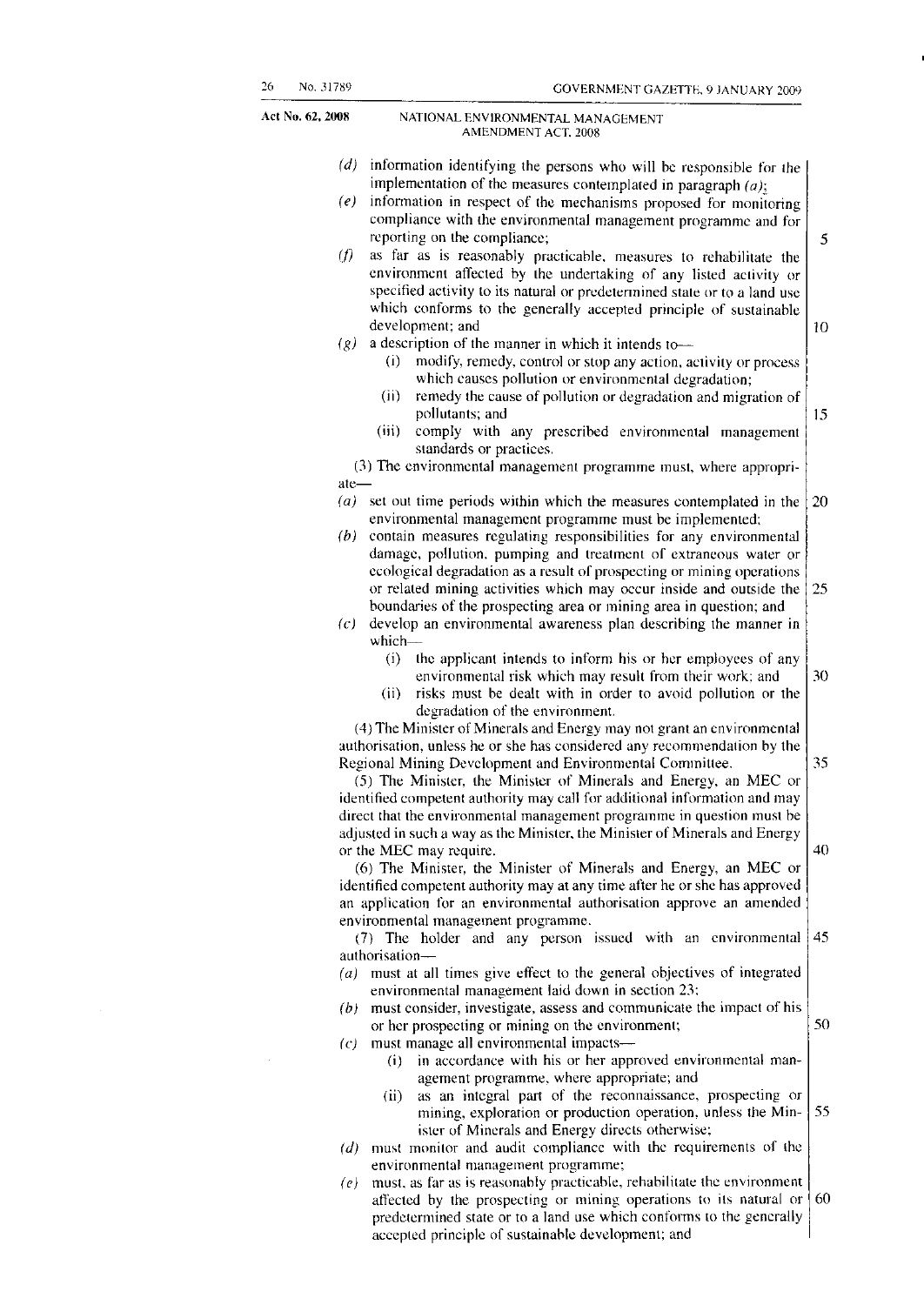> *(f)* is responsible for any environmental damage, pollution, pumping and treatment of extraneous water or ecological degradation as a result of his or her prospecting or mining operations or related mining activities which may occur inside and outside the boundaries of the prospecting or mining area to which such right or permit relates.

#### **Criteria to be taken into account by competent authorities when considering applications**

240. (1) If the Minister, the Minister of Minerals and Energy, an MEC or identified competent authority considers an application for an environmental authorisation, the Minister, Minister of Minerals and 10 Energy, MEC or competent authority must— *(a)* comply with this Act; *(b)* take into account all relevant factors, which may include— (i) any pollution, environmental impacts or environmental degradation likely to be caused if the application is approved or 15 refused; (ii) measures that may be taken— *(aa)* to protect the environment from harm as a result of the activity which is the subject of the application; and *(bb)* to prevent, control, abate or mitigate any pollution, 20 substantially detrimental environmental impacts or environmental degradation; (iii) the ability of the applicant to implement mitigation measures and to comply with any conditions subject to which the 25 application may be granted; (iv) where appropriate, any feasible and reasonable alternatives to the activity which is the subject of the application and any feasible and reasonable modifications or changes to the activity that may minimise harm to the environment; (v) any information and maps compiled in terms of section 24(3), 30 including any prescribed environmental management frameworks, to the extent that such information, maps and frameworks are relevant to the application; (vi) information contained in the application form, reports, comments, representations and other documents submitted in terms  $\vert$  35 of this Act to the Minister, Minister of Minerals and Energy, MEC or competent authority in connection with the application; (vii) any comments received from organs of state that have  $40$ jurisdiction over any aspect of the activity which is the subject of the application; and (viii) any guidelines, departmental policies and decision making instruments that have been developed or any other information in the possession of the competent authority that are relevant to 45 the application; and *(c)* take into account the comments of any organ of state charged with the administration of any law which relates to the activity in question. (2) The Minister, the Minister of Minerals and Energy, an MEC or identified competent authority must consult with every State department 50 that administers a law relating to a matter affecting the environment when he or she considers an application for an environmental authorisation. (3) A State department consulted in terms of subsection (2) must submit comment within 40 days from the date on which the Minister, Minister of Minerals and Energy, MEC or identified competent authority requests such 55 State department in writing to submit comment. (4) If any State department contemplated in subsection (2) objects to the contents of an application for prospecting, mining, exploration, production or related activities in a prospecting, mining, exploration or production

area, the Minister of Minerals and Energy must refer the objection to the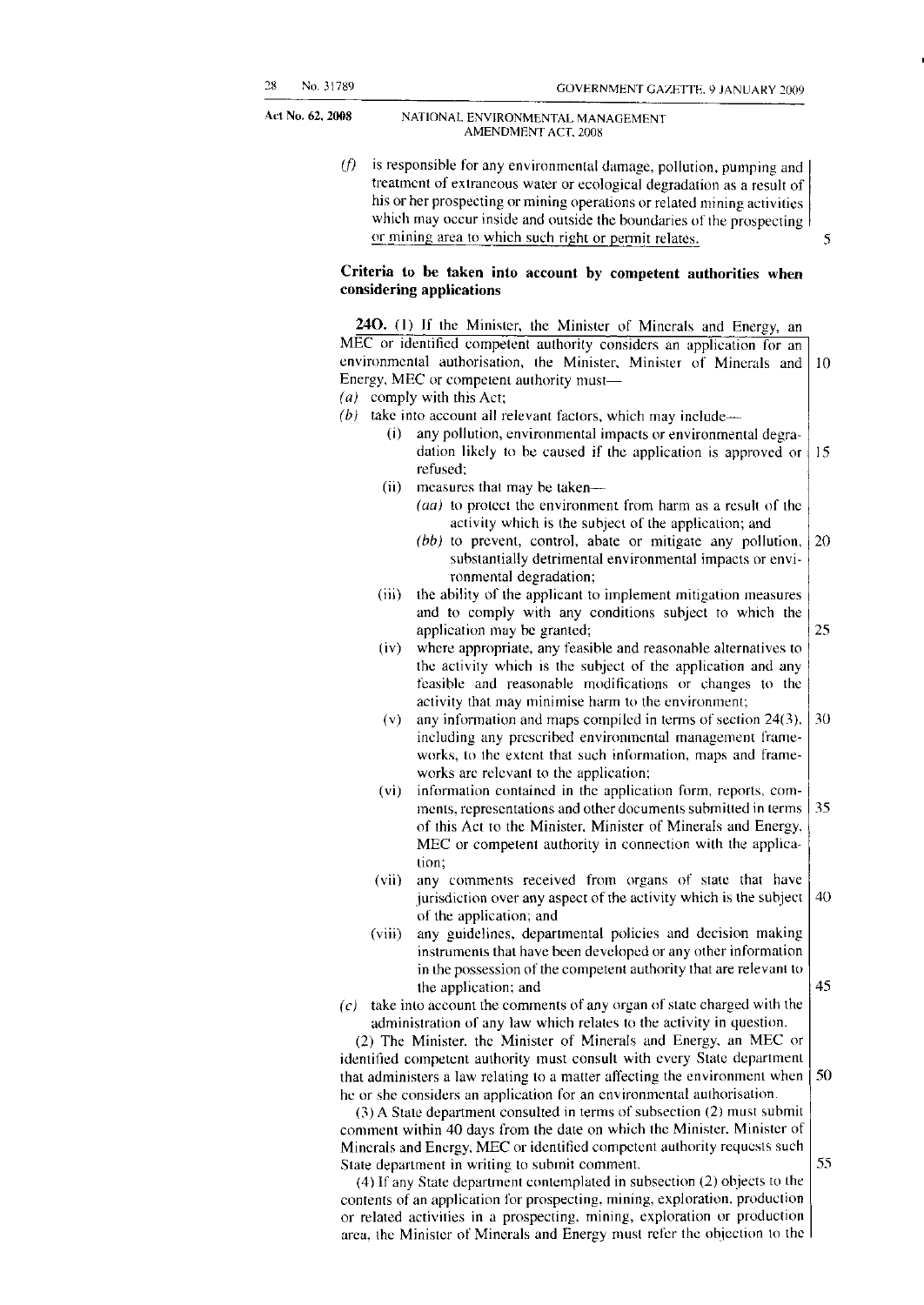> Regional Mining Development and Environmental Committee for consideration and recommendation.

(5) The Regional Mining Development and Environmental Committee must, within 45 days after the date of receiving such an objection, consider the objection and must make recommendations to the Minister of Minerals  $\vert$  5 and Energy for a final decision.

#### **Financial provision for remediation of environmental damage**

**24P.** (1) An applicant for an environmental authorisation relating to prospecting, mining, exploration, production or related activities on a prospecting, mining, exploration or production area must make the 10 prescribed financial provision for the rehabilitation, management and closure of environmental impacts, before the Minister of Minerals and Energy issues the environmental authorisation.

(2) If any holder or any holder of an old order right fails to rehabilitate or to manage any impact on the environment, or is unable to undertake such  $15$ rehabilitation or to manage such impact, the Minister of Minerals and Energy may, upon written notice to such holder, use all or part of the financial provision contemplated in subsection (1) to rehabilitate or manage the environmental impact in question.

(3) Every holder must annually assess his or her environmental liability 20 and, if circumstances so require, must adjust his or her financial provision to the satisfaction of the Minister of Minerals and Energy.

(4) *(a)* If the Minister of Minerals and Energy is not satisfied with the assessment and financial provision contemplated in this section, the 25 Minister of Minerals and Energy may appoint an independent assessor to conduct the assessment and determine the financial provision.

*(b)* Any cost in respect of such assessment must be borne by the holder in question.

(5) The requirement to maintain and retain the financial provision contemplated in this section remains in force until the Minister of Minerals 30 and Energy issues a certificate to such holder, but the Minister of Minerals and Energy may retain such portion of the financial provision as may be required to rehabilitate the closed mining or prospecting operation in respect of latent or residual environmental impacts.

(6) The Insolvency Act, 1936 (Act No. 24 of 1936), does not apply to any 35 form of financial provision contemplated in subsection (1) and all amounts arising from that provision.

(7) The Minister, or an MEC in concurrence with the Minister, may in writing make subsections (1) to (6) with the changes required by the context applicable to any other application in terms of this Act.

#### **Monitoring and performance assessment**

**24Q.** As part of the general terms and conditions for an environmental authorisation and in order to—

- *(a)* ensure compliance with the conditions of the environmental authorisation; and
- *(b)* in order to assess the continued appropriateness and adequacy of the environmental management programme,

every holder and every holder of an old order right must conduct such monitoring and such performance assessment of the approved environmental management programme as may be prescribed.

#### **Mine closure on environmental authorisation**

**24R.** (1) Every holder, holder of an old order right and owner of works remain responsible for any environmental liability, pollution or ecological degradation, the pumping and treatment of extraneous water, the 55 management and sustainable closure thereof until the Minister of Minerals and Energy has issued a closure certificate in terms of the Mineral and

45

50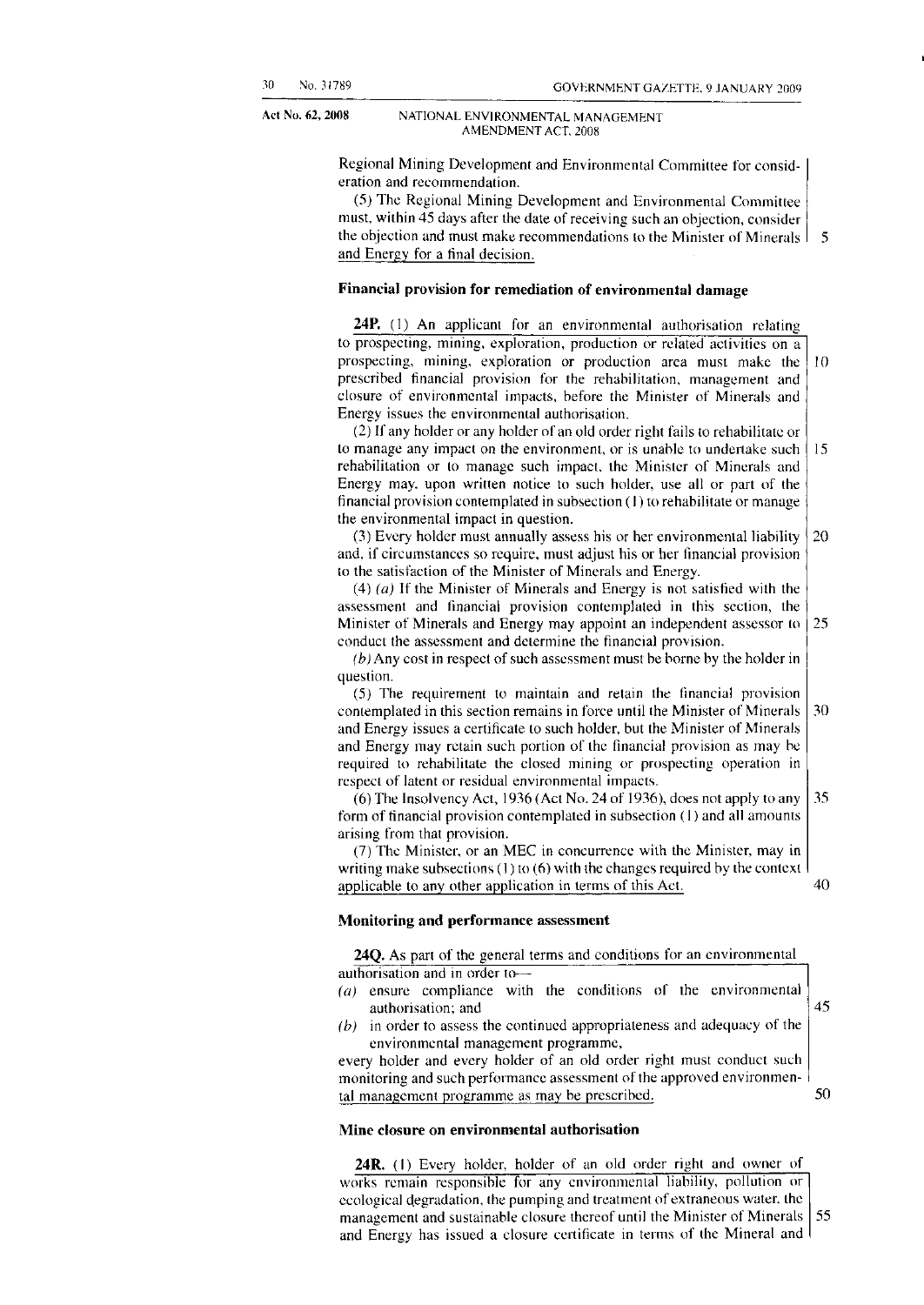Petroleum Resources Development Act, 2002, to the holder or owner concerned.

(2) When the Minister of Minerals and Energy issues a closure certificate, he or she must return such portion of the financial provision contemplated in section 24P as the Minister may deem appropriate to the 5 holder concerned, but may retain a portion of such financial provision for any latent and or residual environmental impact that may become known in the future.

(3) Every holder, holder of an old order right or owner of works must plan, manage and implement such procedures and requirements in respect 10 of the closure of a mine as may be prescribed.

(4) The Minister may, in consultation with the Minister of Minerals and Energy and by notice in the *Gazette,* identify areas where mines are interconnected or their impacts are integrated to such an extent that the interconnection results in a cumulative impact.  $15$ 

(5) The Minister may, by notice in the *Gazette,* publish strategies in order to facilitate mine closure where mines are interconnected, have an integrated impact or pose a cumulative impact.".

#### **Insertion of section 42B in Act 107 of 1998**

**9.** The following section is hereby inserted in the principal Act after section 42A: 20

#### **"Delegation by Minister of Minerals and Energy**

**42B.** (1) The Minister of Minerals and Energy may delegate a function

- entrusted to him or her in terms of this Act to— *(a)* the Director-General of the Department of Minerals and Energy; or
- *(b)* any officer in the Department of Minerals and Energy.
	- (2) A delegation in terms of subsection (1)—
- *(a)* must be in writing;
- *(b)* may be made subject to any condition;
- 30 *(c)* does not prevent the performance of the function by the Minister himself or herself; and
- *(d)* may be withdrawn by the Minister.".

#### **Substitution of section 43 of Act 107 of 1998, as substituted by section 4 of Act 8 of 2004**

**10.** The following section is hereby substituted for section 43 of the principal Act:

#### **"Appeals** 35

25

**43.** (1) Any **[affected]** person may appeal to the Minister against a decision taken by any person acting under a power delegated by the Minister under this Act or a specific environmental management Act.

(1A) Any person may appeal to the Minister against a decision taken by the Minister of Minerals and Energy in respect of an environmen- 40 tal management programme or environmental authorisation.

(IB) Any person may appeal to the Minister of Minerals and Energy against a process related decision taken by a person to whom a function has been delegated by that Minister in terms of section 42B.

(2) Any **[affected]** person may appeal to **[the relevant]** an MEC against 45 a decision taken by any person acting under a power delegated by **[the]** that MEC under this Act or a specific environmental management Act.

**[(3) Any affected party may appeal to the Minister or MEC, as the case may be, against—** 

*(a)* **any decision to issue or to refuse to issue an environmental** 50 **authorisation or to grant an exemption in terms of Chapter 5;**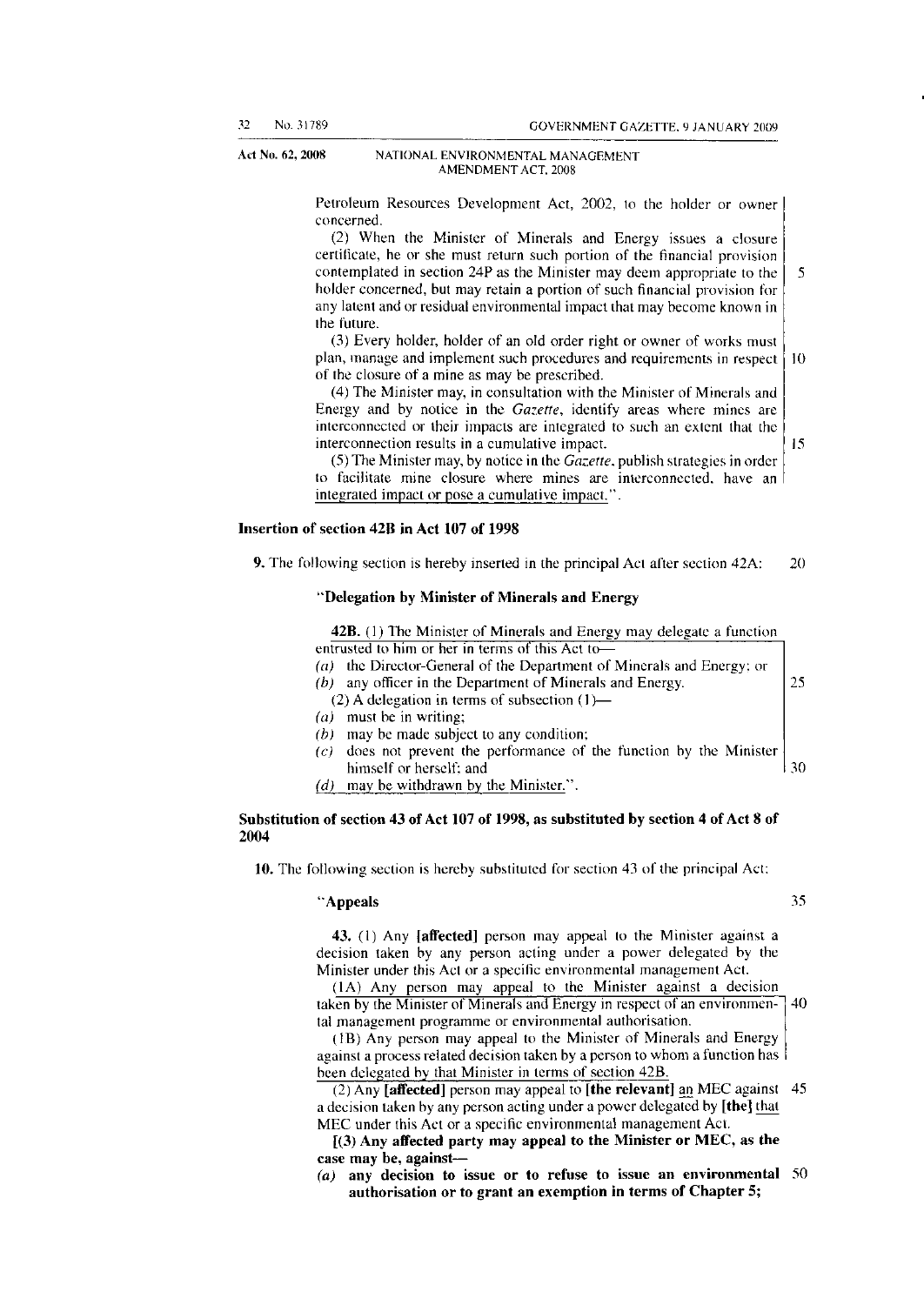- *(b)* **any provision or condition of an environmental authorisation or exemption issued or granted in terms of Chapter 5;**
- *(c)* **any directive issued in terms of Chapter 5.]**

(4) An appeal under **[subsections]** subsection (1) **[to** (3)], (1A), **(IB)** or (2) must be noted and must be dealt with in the manner prescribed and upon  $5$ payment of a prescribed fee.

(5) The Minister or an MEC, as the case may be, may consider and decide an appeal or appoint an appeal panel to consider and advise the Minister or MEC on the appeal.

(6) The Minister or an MEC may, after considering such an appeal, 10 confirm, set aside or vary the decision, provision, condition or directive or make any other appropriate **[order]** decision, including **[an order]** a decision that the prescribed fee paid by the appellant, or any part thereof, be refunded.

(7) An appeal under this section does not suspend an environmental 15 authorisation or exemption, or any provisions or conditions attached thereto, or any directive, unless the Minister or an MEC directs otherwise.".

#### **Amendment of section 47 of Act 107 of 1998, as amended by section 8 of Act 8 of 2004**

**11.** Section 47 of the principal Act is hereby amended by the insertion after subsection 20 (2) of the following subsection:

"(3) Notwithstanding subsection (2), any regulation made in terms of section *24(5)(bA)* must be submitted to Parliament 30 days prior to publication.".

#### **Transitional provisions**

**12.** (1) Anything done or deemed to have been done under a provision repealed or 25 amended by this Act—

- *(a)* remains valid to the extent that it is consistent with the principal Act as amended by this Act until anything done under the principal Act as amended by this Act overrides it; and
- *(b)* subject to paragraph *(a), is* considered to be an action under the corresponding 30 provision of the principal Act as amended by this Act.

(2) An application for authorisation of an activity that is submitted in terms of Chapter 5 of the principal Act and that is pending when this Act takes effect must, despite the amendment of the principal Act by this Act, be dispensed with in terms of Chapter 5 of the principal Act as if Chapter 5 had not been amended. 35

(3) Section 24G of the principal Act applies with the changes required by the context in respect of any activity undertaken in contravention of section 22 of the Environment Conservation Act, 1989 (Act No. 73 of 1989), if such activity is a listed activity under the principal Act.

(4) An environmental management plan or programme approved in terms of the 40 Mineral and Petroleum Resources Development Act, 2002 (Act No. 28 of 2002); immediately before the date on which this Act came into operation must be regarded as having been approved in terms of the principal Act as amended by this Act.

(5) *(a)* Notwithstanding subsection (4), the Minister of Minerals and Energy may direct any holder or any holder of an old order right, if he or she is of the opinion that the 45 prospecting, mining, exploration or production operations in question are likely to result in unacceptable pollution, ecological degradation or damage to the environment, to take such action to upgrade the environmental management plan or programme to address the deficiencies in the plan or programme as the Minister may direct in terms of the principal Act as amended by this Act. 50

(b)<sup>For the purposes of this subsection, "Minister of Minerals and Energy", "holder"</sup> and "holder of an old order right" have the meanings assigned to them in section 1 of the principal Act as amended by this Act.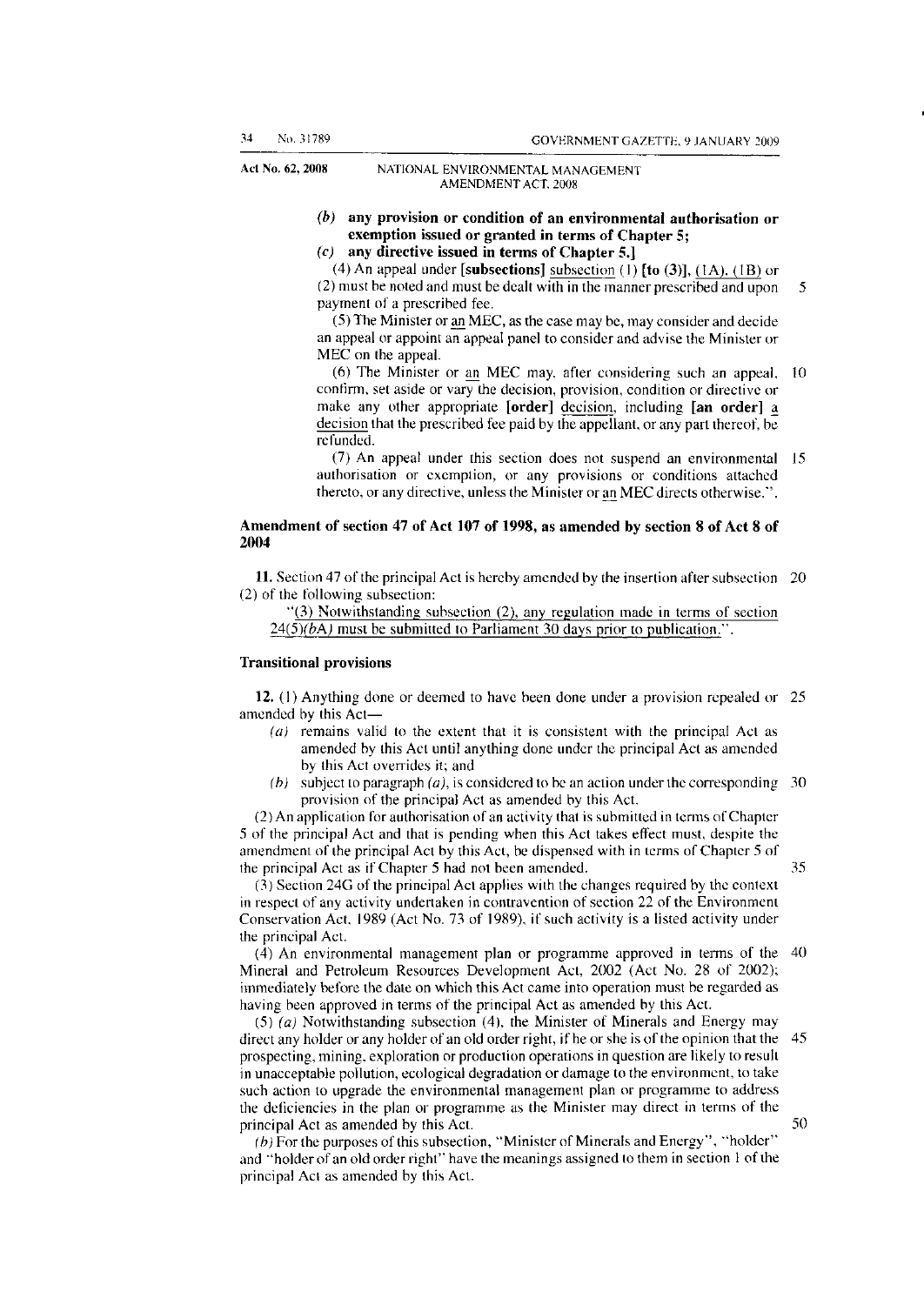36 No. 31789 GOVERNMENT GAZETTE, 9 JANUARY 2009

**Act** No. **62, 2008** NATIONAL ENVIRONMENTAL MANAGEMENT AMENDMENT ACT, 2008

#### **Amendment of principal Act in order to transfer to Minister of Environmental Affairs and Tourism power in respect of environmental matters in so far as it relates to mining**

**13.** The principal Act as amended by this Act is amended to the extent specified in the Schedule with effect from a date 18 months after the date on which the provisions 5 relating to prospecting, mining, exploration and production and related activities comes into operation in terms of section 14(2) of this Act.

#### **Short title and commencement**

**14.** (1) This Act is called the National Environmental Management Amendment Act, 2008, and comes into operation on a date determined by the President by proclamation 10 in the *Gazette.* 

(2) Notwithstanding subsection (1), any provision relating to prospecting, mining, exploration and production and related activities comes into operation on a date 18 months after the date of commencement of—

*(a)* section 2; or 15

*(b)* the Mineral and Petroleum Resources Development Amendment Act, 2008, whichever date is the later.